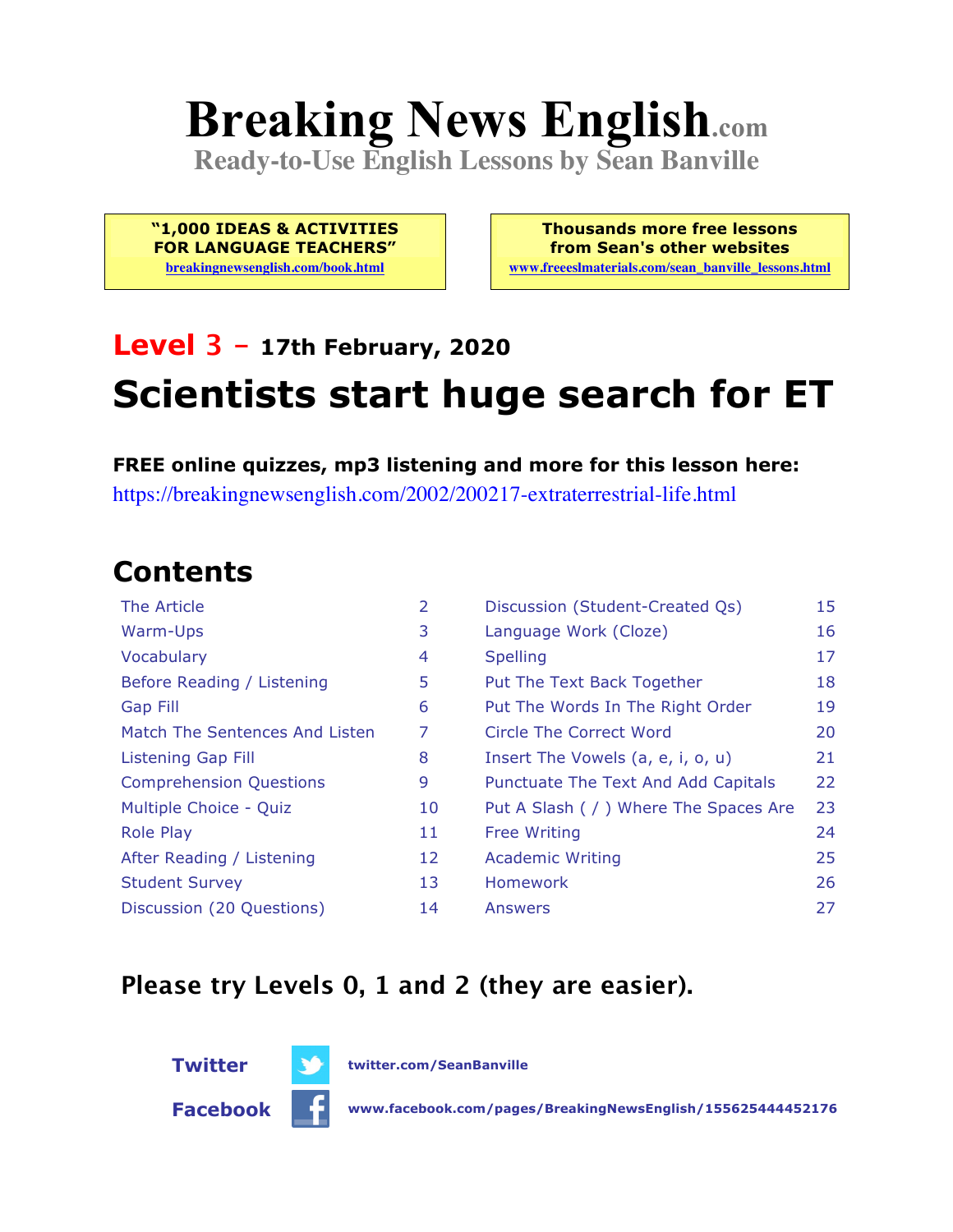### **THE ARTICLE**

From https://breakingnewsenglish.com/2002/200217-extraterrestrial-life.html

Is there life on other planets? Are we alone? These are two of the biggest questions humans have been asking for centuries. Now, scientists have launched a new search to find out if there is... anybody... out there. The researchers are from the SETI Institute in California. SETI stands for Search for Extraterrestrial Intelligence. The mission of SETI is, "to explore, understand and explain the origin and nature of life in the universe and the evolution of intelligence". SETI scientists will use new technologies to scan the heavens for signs of alien life. They will share their data with the public. SETI hopes that by sharing data, "citizen scientists" could spot things missed by scientists.

SETI's astronomers will use 28 giant radio telescopes in their search for alien life. The telescopes are located all around the world. It will be the first time that a project will search the entire sky for signs of alien life. The signs they are looking for are called "techno-signatures". These include things like alien chemicals, large amounts of oxygen, non-natural structures, and light from lasers. Astronomer Dr Tony Beasley said: "Determining whether we are alone in the universe as technologically capable life is among the most compelling questions in science." Another scientist, Jill Tarter, said we are getting closer to finding out if alien life exists. She said this science is now no longer fiction, but "almost mainstream".

Sources: https://www.**independent.co.uk**/life-style/gadgets-and-tech/news/alien-life-extraterrestrials-setilatest-observatory-a9336681.html https://**phys.org**/news/2020-02-technologies-strategies-extraterrestrial-life.html https://www.**seti.org**/about-us/mission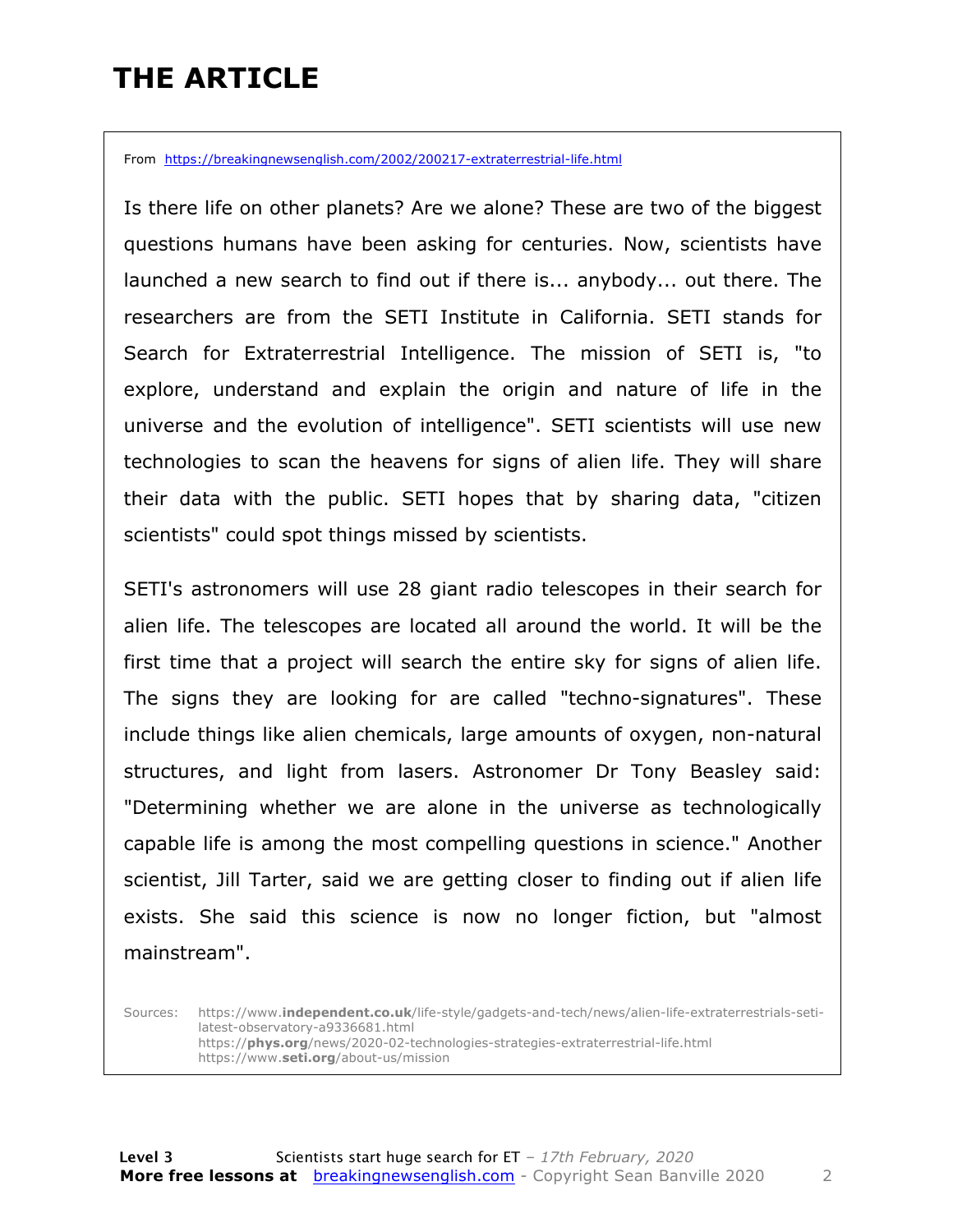**1. EXTRATERRESTRIAL LIFE:** Students walk around the class and talk to other students about extraterrestrial life. Change partners often and share your findings.

**2. CHAT:** In pairs / groups, talk about these topics or words from the article. What will the article say about them? What can you say about these words and your life?

life / planets / questions / scientists / extraterrestrial / evolution / alien / intelligence / astronomer / telescope / project / sky / signature / chemical / universe / fiction

Have a chat about the topics you liked. Change topics and partners frequently.

**3. MORE MONEY:** Students A **strongly** believe we should spend more money to find aliens; Students B **strongly** believe we should wait for aliens to find us. Change partners again and talk about your conversations.

**4. BIG QUESTIONS:** What are the answers to these big questions? Complete this table and share what you wrote with your partner(s). Change partners often.

|                                         | <b>Answer</b> | <b>Why You Think So</b> |
|-----------------------------------------|---------------|-------------------------|
| Are we alone?                           |               |                         |
| What is the meaning of life?            |               |                         |
| How can we get rich?                    |               |                         |
| What is the secret to looking<br>young? |               |                         |
| What happens after you die?             |               |                         |
| Why is English so difficult?            |               |                         |

**5. ALONE:** Spend one minute writing down all of the different words you associate with the word "alone". Share your words with your partner(s) and talk about them. Together, put the words into different categories.

**6. SPACE:** Rank these with your partner. Put the most interesting things about space at the top. Change partners often and share your rankings.

- Aliens
- Colonizing Mars
- Black Holes
- Comets
- The Moon
- The Aurora Borealis
- Space dust
- Zero gravity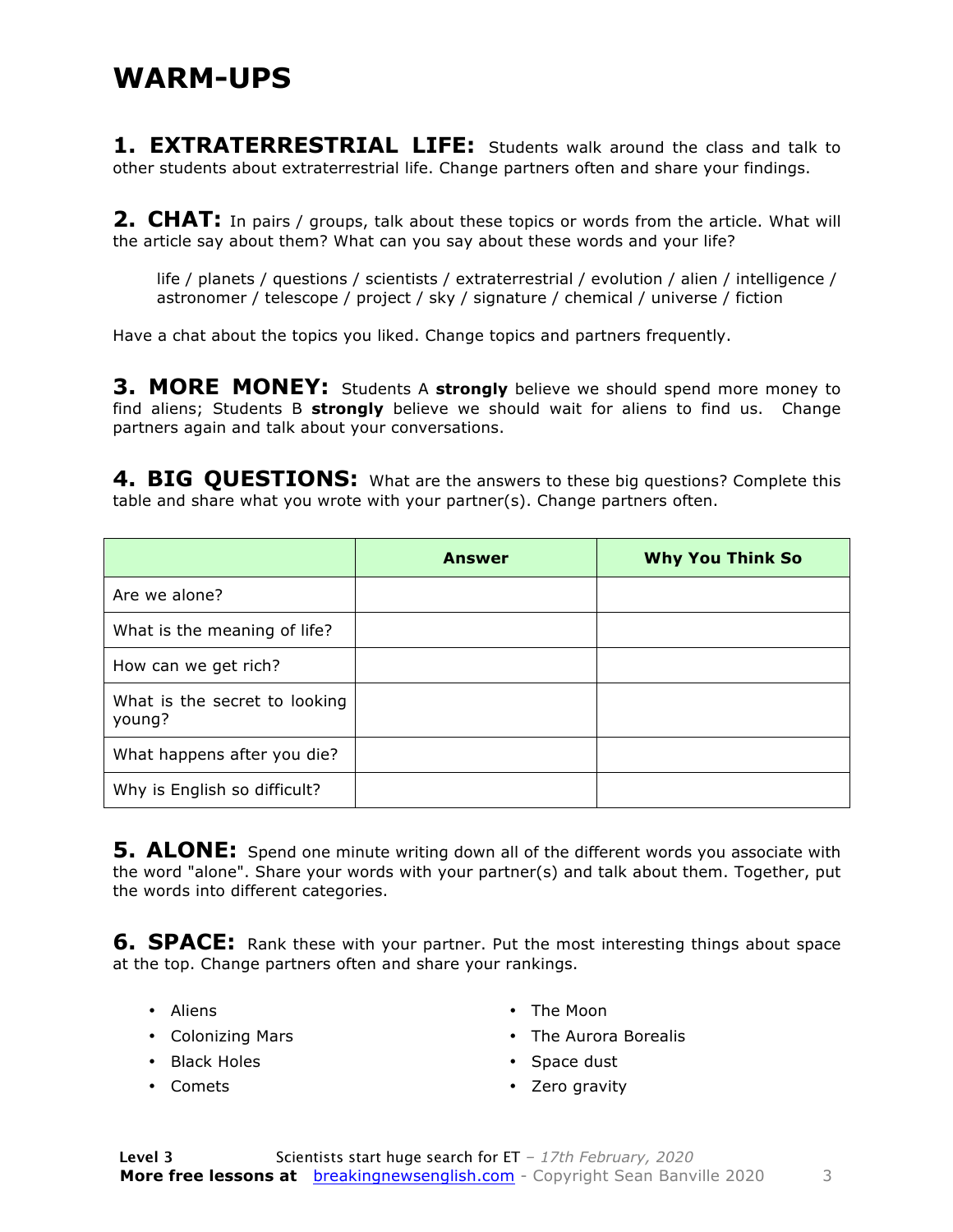### **VOCABULARY MATCHING**

#### **Paragraph 1**

| 1.  | alone       | a. | The point or place where something begins.                                                                                                                   |
|-----|-------------|----|--------------------------------------------------------------------------------------------------------------------------------------------------------------|
| 2.  | centuries   | b. | Someone who is from a country.                                                                                                                               |
| 3.  | launched    | c. | Having no one else present; on one's own.                                                                                                                    |
| 4.  | mission     | d. | Periods of one hundred years.                                                                                                                                |
| 5.  | origin      | e. | An important task or assignment carried out<br>political, religious, or commercial<br>for<br>reasons, usually involving travel.                              |
| 6.  | evolution   | f. | The process by which different kinds of<br>living things are thought to have developed<br>and changed from earlier forms during the<br>history of the earth. |
| 7.  | citizen     | g. | Started a new project or activity.                                                                                                                           |
|     | Paragraph 2 |    |                                                                                                                                                              |
| 8.  | astronomer  | h. | Having the ability, fitness, or quality<br>necessary to do or achieve a specified thing.                                                                     |
| 9.  | telescope   | i. | A building or other object constructed from<br>different parts.                                                                                              |
| 10. | entire      | j. | A special pattern, product, or characteristic<br>easily identify something<br>that can<br>or<br>someone.                                                     |

- 11. signatures **k.** Someone who studies space and the physical universe.
- 12. structure l. Ideas, opinions, or activities that are thought of by most people as being normal.
- 13. capable m. Something we look through to make faraway objects look nearer, especially things in space.
- 14. mainstream n. With no part left out; whole.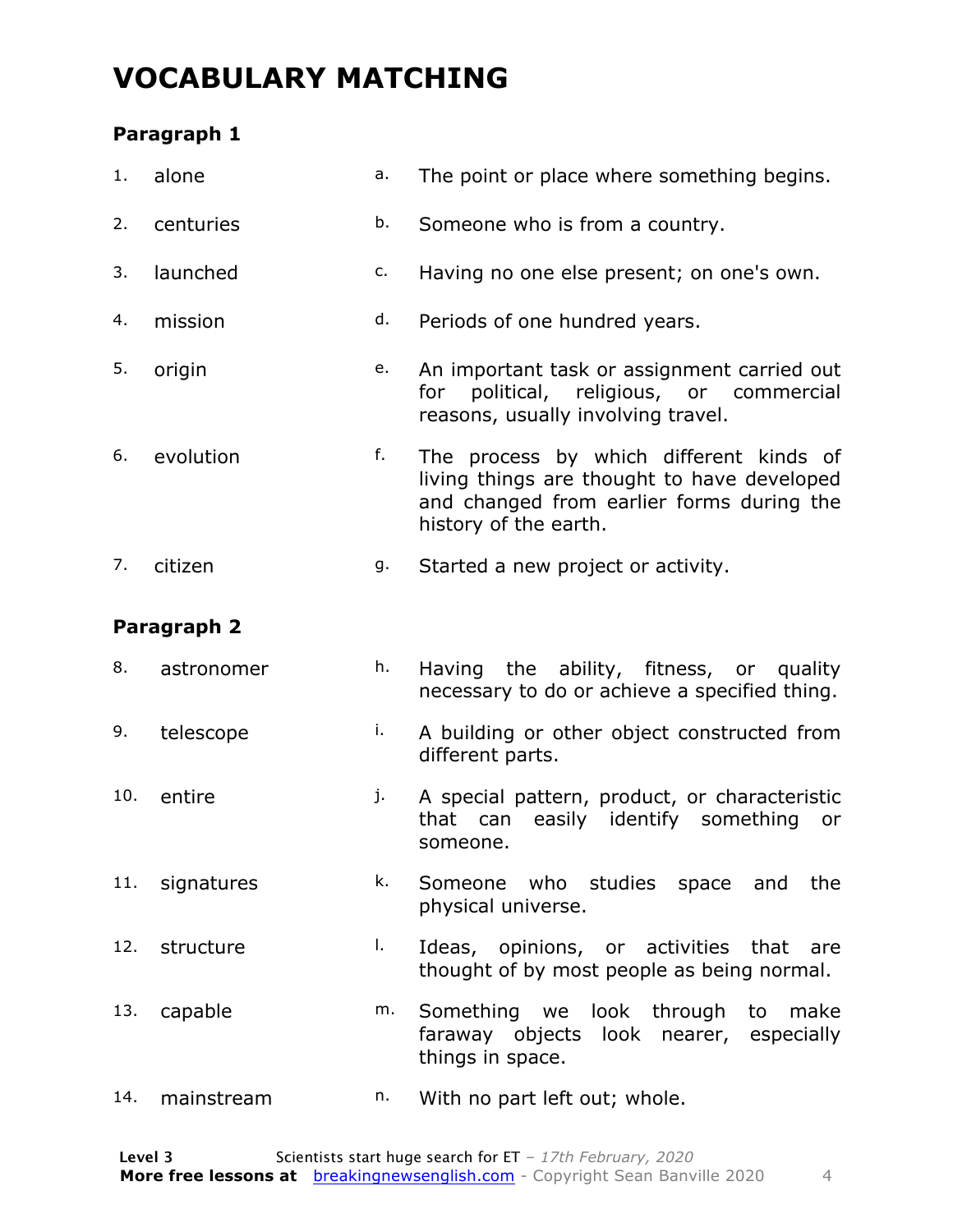### **BEFORE READING / LISTENING**

From https://breakingnewsenglish.com/2002/200217-extraterrestrial-life.html

#### **1. TRUE / FALSE:** Read the headline. Guess if a-h below are true (T) or false (F).

- a. The article asked whether or not we were alone. **T / F**
- b. The scientists are from an institute in Hawaii. **T / F**
- c. The scientists say they will go to heaven for doing their work. **T / F**
- d. Citizen scientists will help real scientists to spot signs of aliens. **T / F**
- e. Scientists will use 28 radio telescopes to look for alien life. **T / F**
- f. This is the second time scientists have searched the whole sky. **T / F**
- g. A scientist said we are getting no closer to finding alien life. **T / F**
- h. A scientist said science fiction is now like mainstream science. **T / F**

#### **2. SYNONYM MATCH:** (The words in **bold** are from the news article.)

- **1. alone**
- **2. launched**
- **3. stands for**
- **4. mission**
- **5. data**
- **6. search**
- **7. entire**
- **8. compelling**
- **9. exists**
- **10. mainstream**
- a. is alive
- b. goal
- c. hunt
- d. started
- e. normal
- f. powerful
- g. information
- h. by ourselves
- i. whole
- j. means

#### **3. PHRASE MATCH:** (Sometimes more than one choice is possible.)

- 1. questions humans have been
- 2. explain the origin and nature
- 3. the evolution of
- 4. They will share their data
- 5. "citizen scientists" could spot things
- 6. astronomers will use 28 giant
- 7. search the entire
- 8. large amounts
- 9. the most compelling
- 10. She said this science is now no
- a. missed by scientists
- b. longer fiction
- c. sky for signs
- d. asking for centuries
- e. intelligence
- f. questions in science
- g. of oxygen
- h. with the public
- i. radio telescopes
- j. of life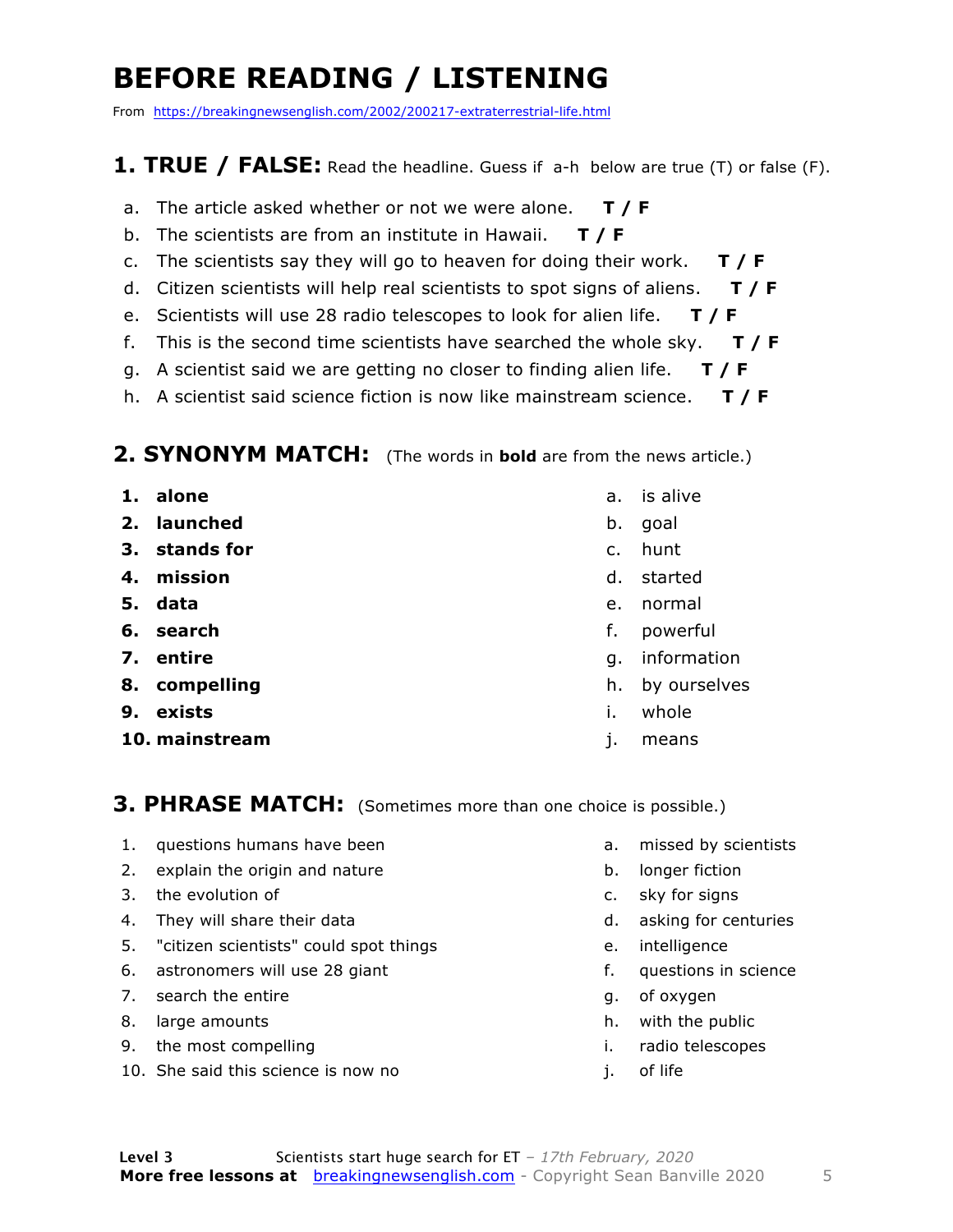### **GAP FILL**

From https://breakingnewsenglish.com/2002/200217-extraterrestrial-life.html

Is there life on other planets? Are we (1) 2 These are two of the biggest questions humans have been asking for (2) \_\_\_\_\_\_\_\_\_\_\_\_. Now, scientists have launched a new search to find out if there is...  $(3)$   $\ldots$  out there. The researchers are from the SETI Institute in California. SETI (4) \_\_\_\_\_\_\_\_\_\_\_\_ for Search for Extraterrestrial Intelligence. The (5) \_\_\_\_\_\_\_\_\_\_\_\_ of SETI is, "to explore, understand and explain the origin and nature of life in the universe and the (6) \_\_\_\_\_\_\_\_\_\_\_\_ of intelligence". SETI scientists will use new technologies to scan the heavens for signs of alien life. They will share their  $(7)$  \_\_\_\_\_\_\_\_\_\_\_\_\_\_\_ with the public. SETI hopes that by sharing data, "citizen scientists" could (8) \_\_\_\_\_\_\_\_\_\_\_\_ things missed by scientists. *centuries evolution stands spot alone data anybody mission*

SETI's astronomers will use 28 giant radio (9) \_\_\_\_\_\_\_\_\_\_\_\_\_\_\_\_\_\_ in their search for alien life. The telescopes are located all around the world. It will be the first time that a (10) \_\_\_\_\_\_\_\_\_\_\_\_\_ will search the entire sky for  $(11)$  of alien life. The signs they are looking for are called "techno-signatures". These include things like alien (12) \_\_\_\_\_\_\_\_\_\_\_\_, large amounts of oxygen, non-natural structures, and light from (13) \_\_\_\_\_\_\_\_\_\_\_\_\_\_. Astronomer Dr Tony Beasley said: "Determining whether we are alone in the  $(14)$  \_\_\_\_\_\_\_\_\_\_\_\_\_\_ as technologically capable life is among the most compelling (15) \_\_\_\_\_\_\_\_\_\_\_\_ in science." Another scientist, Jill Tarter, said we are getting closer to finding out if alien life (16) \_\_\_\_\_\_\_\_\_\_\_\_\_\_. She said this science is now no longer fiction, but "almost mainstream". *signs lasers exists telescopes questions chemicals project universe*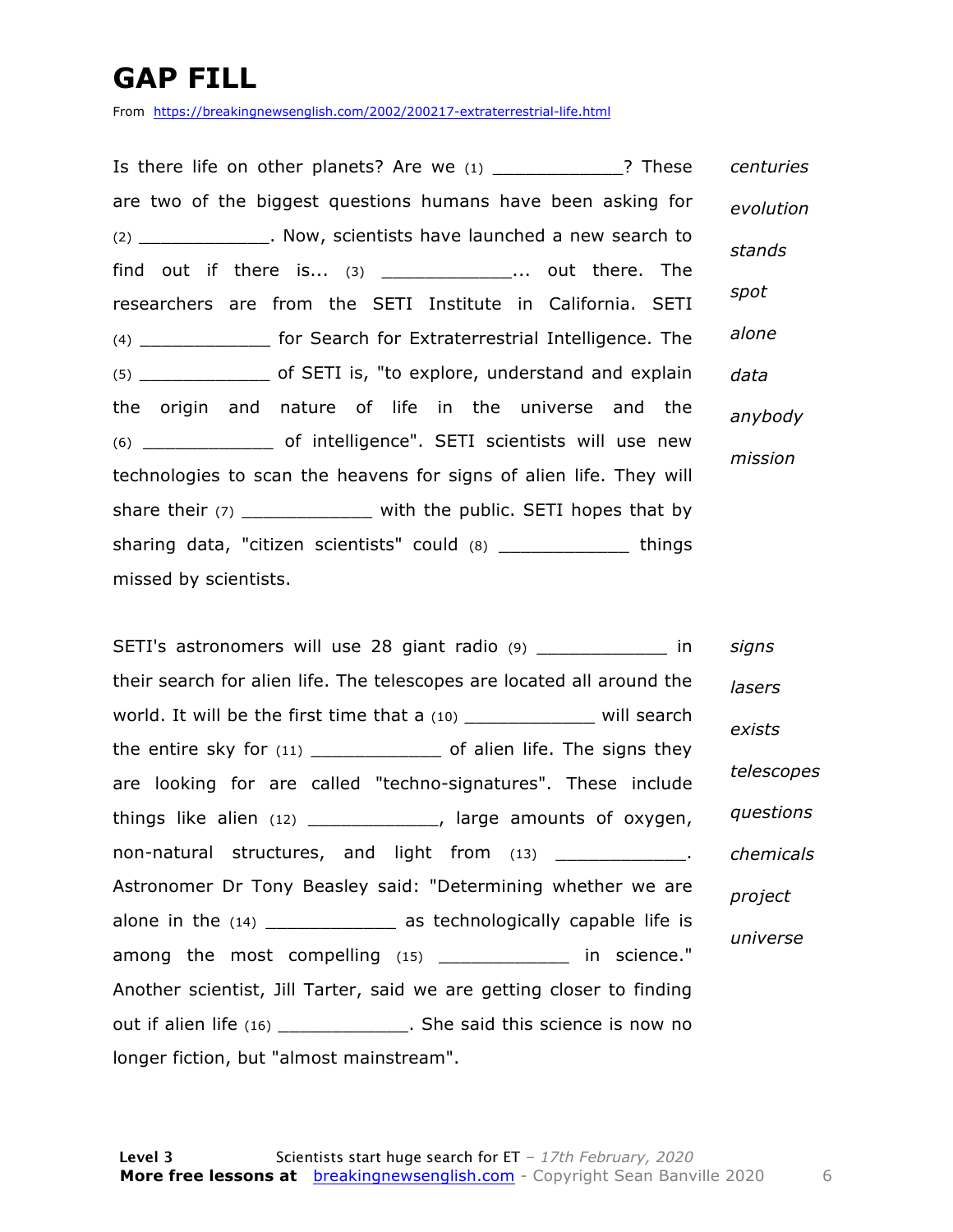#### **LISTENING – Guess the answers. Listen to check.**

From https://breakingnewsenglish.com/2002/200217-extraterrestrial-life.html

- 1) Is there life on other planets? a. Are we a loner b. Are we a lonely c. Are we all lone d. Are we alone 2) scientists have launched a new search to find out if there is... \_\_\_\_\_ a. anybody... out there b. any bodily... out here c. any body... outer there d. anybody... out here 3) explain the origin and nature of life in the universe and the \_\_\_\_\_\_\_ a. evolution of intelligent b. evolution of intelligentsia c. evolution of intelligence d. evolution of inter license 4) They will share their data \_\_\_\_\_ a. with the public b. with a public c. with them public d. with then public 5) sharing data, "citizen scientists" could spot things \_\_\_\_\_\_ a. mist by scientists b. misled by scientists c. missed by scientists d. miss spy scientists 6) SETI's astronomers will use 28 giant radio telescopes in their search \_\_\_\_\_\_ a. for aliens live b. four alien life c. for alien life d. for alien live 7) It will be the first time that a project will search \_\_\_\_\_\_ a. the entirely sky b. the entire sky c. the entirety sky d. the entry sky 8) large amounts of oxygen, non-natural structures, and a. light from lasers b. lit from lasers c. lite from lasers d. lid from lasers 9) the universe as technologically capable life is among the most \_\_\_\_\_\_ a. compel in questions b. con pairing questions c. comparing questions d. compelling questions 10) She said this science is now no longer fiction, but \_\_\_\_\_\_ a. all most mainstream b. a most mainstream c. upmost mainstream
	- d. almost mainstream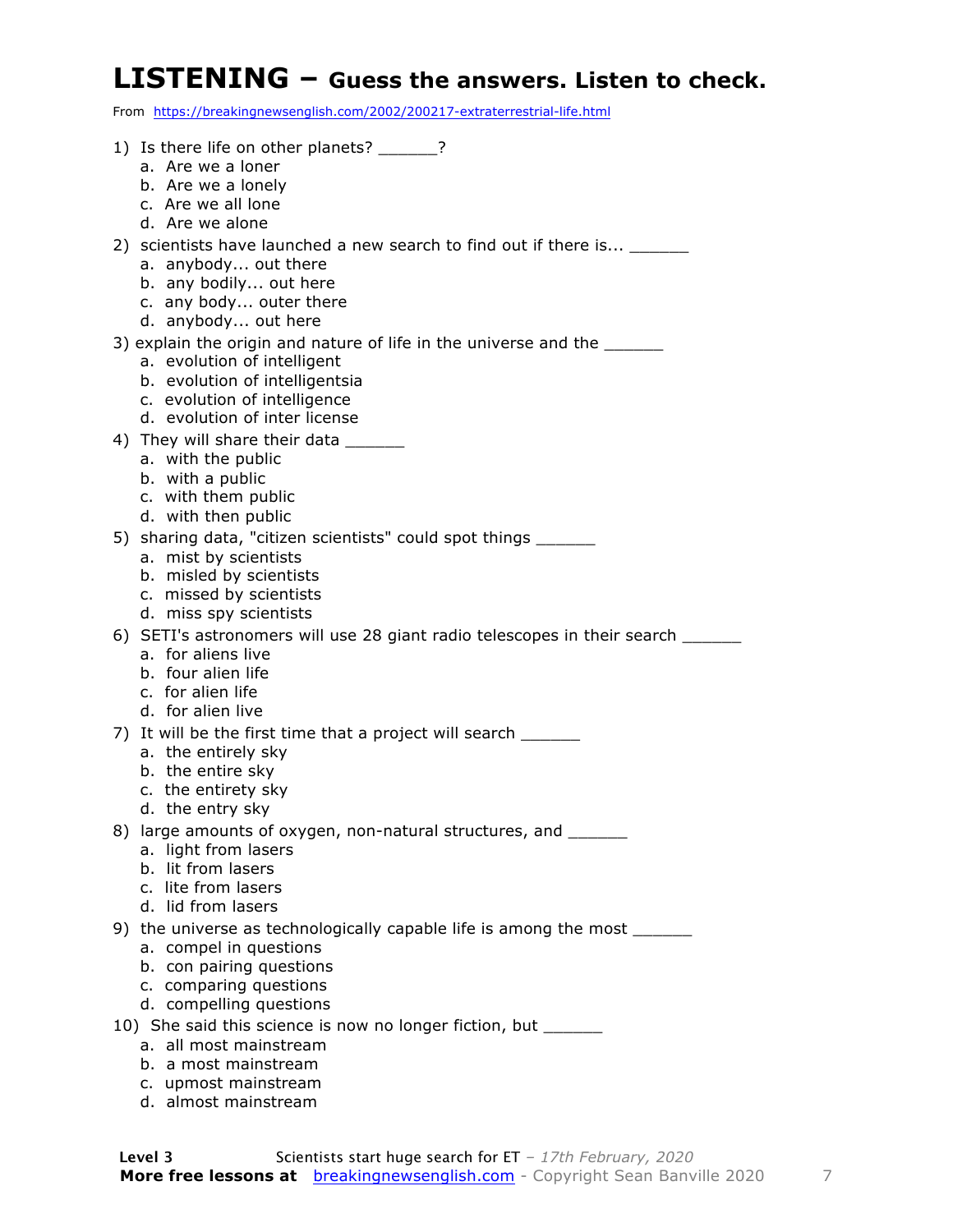#### **LISTENING – Listen and fill in the gaps**

From https://breakingnewsenglish.com/2002/200217-extraterrestrial-life.html

Is there life on other planets? Are we alone? These (1) **the biggest questions humans have been asking** for centuries. Now, scientists have (2) example 1 and search to find out if there is... anybody... out there. The researchers are from the SETI Institute in California. SETI (3) \_\_\_\_\_\_\_\_\_\_\_\_\_\_\_\_\_\_\_\_\_\_\_\_\_ for Extraterrestrial Intelligence. The mission of SETI is, "to explore, understand and explain the (4) \_\_\_\_\_\_\_\_\_\_\_\_\_\_\_\_\_\_\_ of life in the universe and the evolution of intelligence". SETI scientists will use new technologies to (5) \_\_\_\_\_\_\_\_\_\_\_\_\_\_\_\_\_\_\_ for signs of alien life. They will share their data with the public. SETI hopes that by sharing  $(6)$  \_\_\_\_\_\_\_\_\_\_\_\_\_\_\_\_\_\_\_\_\_\_\_\_\_\_\_\_\_\_ could spot things missed by scientists.

SETI's astronomers will use 28 (7) The search for their search for alien life. The telescopes are located all around the world. It will be the first time that a project will search the (8) The signs of alien life. The signs they are looking for are called "techno-signatures". These include things like alien chemicals, large (9) \_\_\_\_\_\_\_\_\_\_\_\_\_\_\_\_\_\_\_\_\_, nonnatural structures, and light from lasers. Astronomer Dr Tony Beasley said: "Determining whether we are (10) \_\_\_\_\_\_\_\_\_\_\_\_\_\_\_\_\_\_\_\_\_\_\_ universe as technologically capable life is among the most  $(11)$ science." Another scientist, Jill Tarter, said we are getting closer to finding out if alien life exists. She said this science is now (12) \_\_\_\_\_\_\_\_\_\_\_\_\_\_\_\_\_\_\_, but "almost mainstream".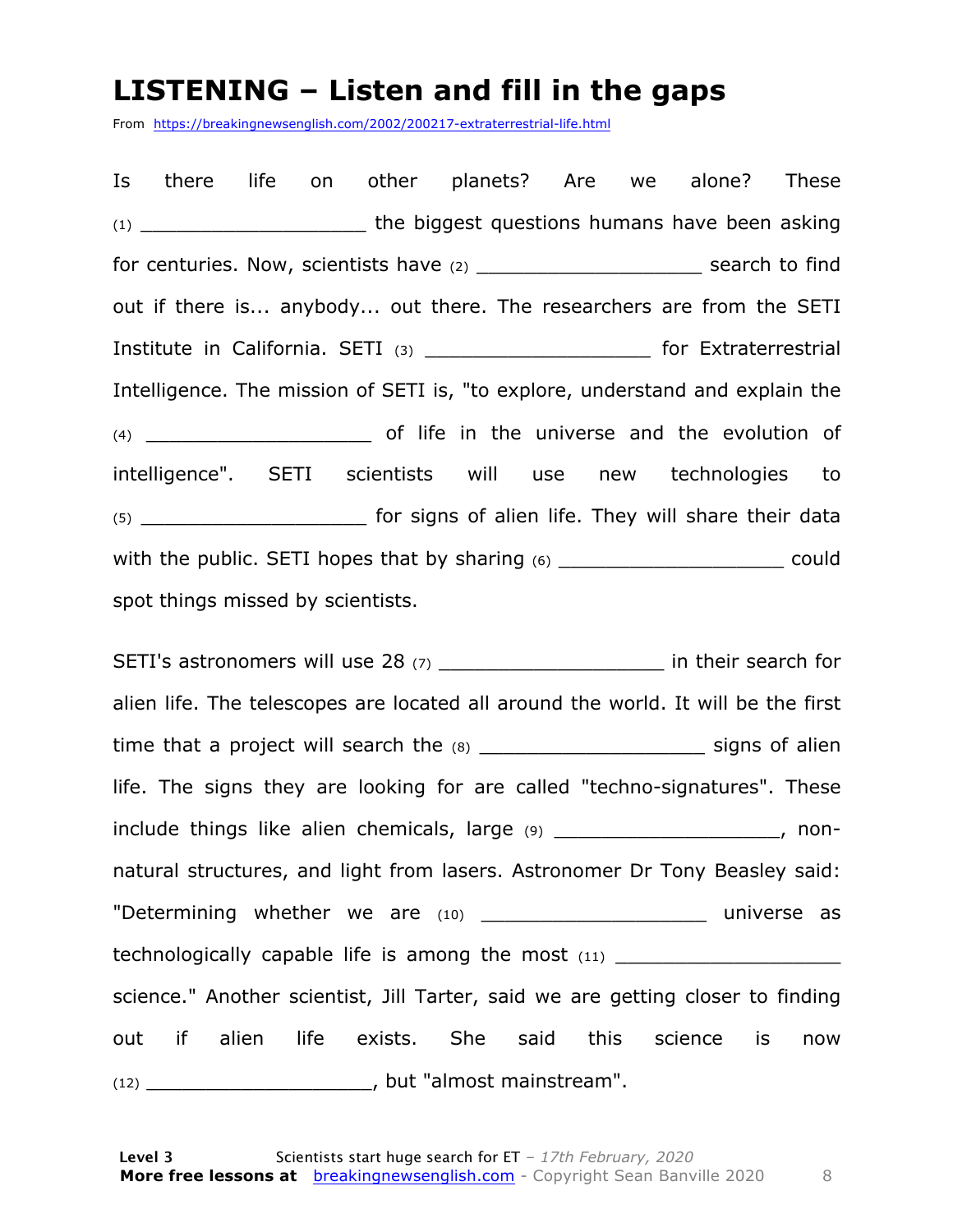### **COMPREHENSION QUESTIONS**

From https://breakingnewsenglish.com/2002/200217-extraterrestrial-life.html

- 1. What was the second question asked in the article?
- 2. For how long have we been asking questions about aliens?
- 3. Where is the SETI Institute?
- 4. What did the article say SETI scientists would scan for signs of alien life?
- 5. Who might spot things missed by scientists?
- 6. How many giant radio telescopes will astronomers use?
- 7. How many times before have scientists searched the whole sky?
- 8. What will scientists try to find light from?
- 9. Who is Dr Tony Beasley?
- 10. What did a scientist say this science is no longer an example of?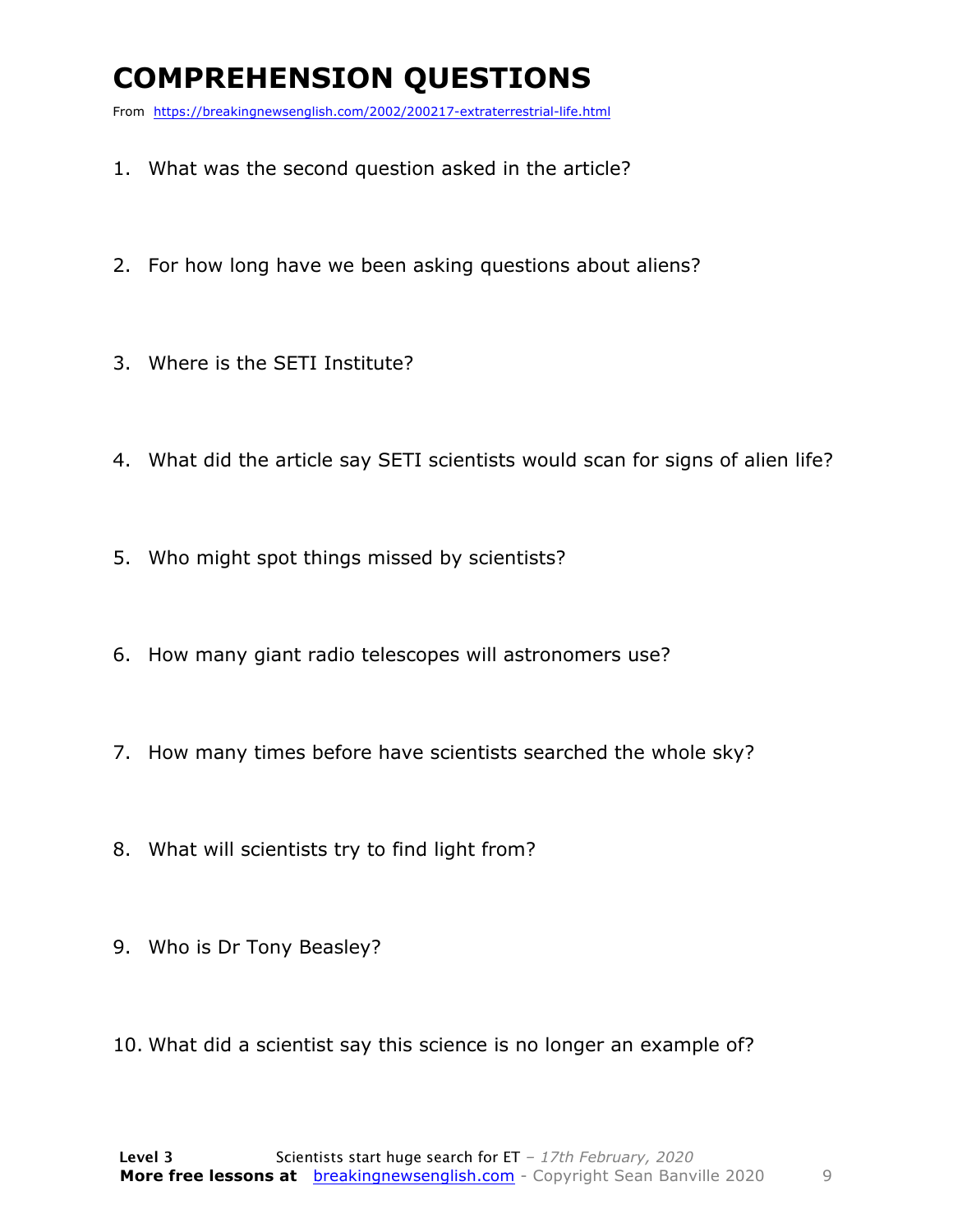### **MULTIPLE CHOICE - QUIZ**

From https://breakingnewsenglish.com/2002/200217-extraterrestrial-life.html

| 1) What was the second question                                                                                                | 6) How many giant radio telescopes                                                                           |
|--------------------------------------------------------------------------------------------------------------------------------|--------------------------------------------------------------------------------------------------------------|
| asked in the article?                                                                                                          | will astronomers use?                                                                                        |
| a) Why are aliens green?                                                                                                       | $a)$ 28                                                                                                      |
| b) Are we alone?                                                                                                               | b) 27                                                                                                        |
| c) How big is space?                                                                                                           | c) $26$                                                                                                      |
| d) How did we get here?                                                                                                        | d) 25                                                                                                        |
| 2) For how long have we been                                                                                                   | 7) How many times before have                                                                                |
| asking questions about aliens?                                                                                                 | scientists searched the whole sky?                                                                           |
| a) years                                                                                                                       | a) 7                                                                                                         |
| b) decades                                                                                                                     | $b)$ 1                                                                                                       |
| c) millennia                                                                                                                   | c)0                                                                                                          |
| d) centuries                                                                                                                   | $d)$ 2                                                                                                       |
| 3) Where is the SETI Institute?                                                                                                | 8) What will scientists try to find light                                                                    |
| a) Siberia                                                                                                                     | from?                                                                                                        |
| b) Peru                                                                                                                        | a) lasers                                                                                                    |
| c) California                                                                                                                  | b) black holes                                                                                               |
| d) Hawaii                                                                                                                      | c) a galaxy far, far away                                                                                    |
| 4) What did the article say SETI                                                                                               | d) the Sun                                                                                                   |
| scientists would scan for signs of                                                                                             | 9) Who is Dr Tony Beasley?                                                                                   |
| alien life?                                                                                                                    | a) an astronaut                                                                                              |
| a) the heavens                                                                                                                 | b) a science fiction writer                                                                                  |
| b) hell                                                                                                                        | c) an alien                                                                                                  |
| c) the Moon                                                                                                                    | d) an astronomer                                                                                             |
| d) the Milky Way                                                                                                               | 10) What did a scientist say this                                                                            |
| 5) Who might spot things missed by<br>scientists?<br>a) airline pilots<br>b) citizen scientists<br>c) aliens<br>d) journalists | science is no longer an example of?<br>a) school subjects<br>b) the arts<br>c) science fiction<br>d) fantasy |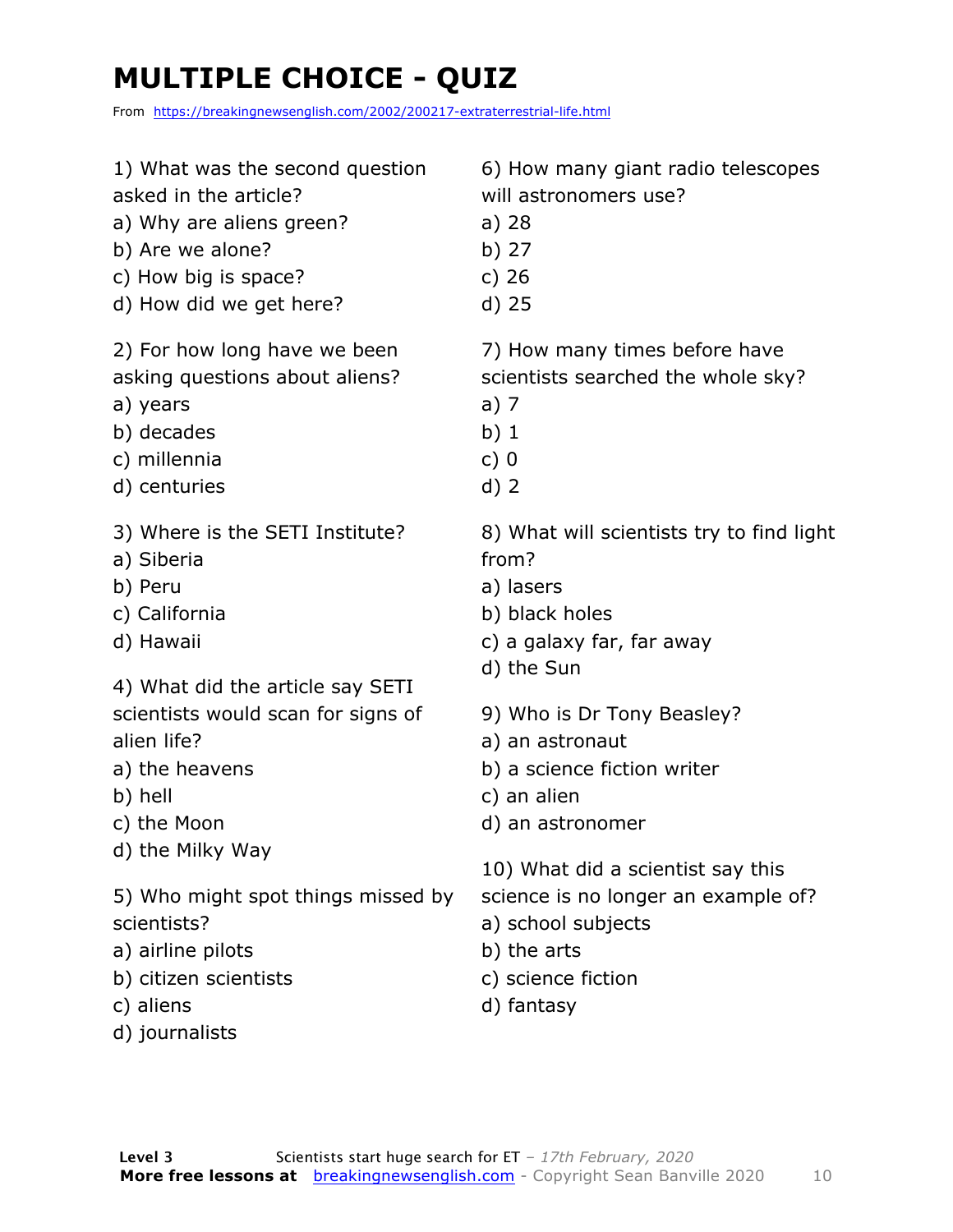### **ROLE PLAY**

From https://breakingnewsenglish.com/2002/200217-extraterrestrial-life.html

#### **Role A – Aliens**

You think aliens are the best thing about space. Tell the others three reasons why. Tell them what is wrong with their things. Also, tell the others which are the least interesting of these (and why): black holes, zero gravity or colonizing Mars.

#### **Role B – Black Holes**

You think black holes are the best thing about space. Tell the others three reasons why. Tell them what is wrong with their things. Also, tell the others which are the least interesting of these (and why): aliens, zero gravity or colonizing Mars.

#### **Role C – Zero Gravity**

You think zero gravity is the best thing about space. Tell the others three reasons why. Tell them what is wrong with their things. Also, tell the others which are the least interesting of these (and why): black holes, aliens or colonizing Mars.

#### **Role D – Colonizing Mars**

You think colonizing Mars is the best thing about space. Tell the others three reasons why. Tell them what is wrong with their things. Also, tell the others which are the least interesting of these (and why): black holes, zero gravity or aliens.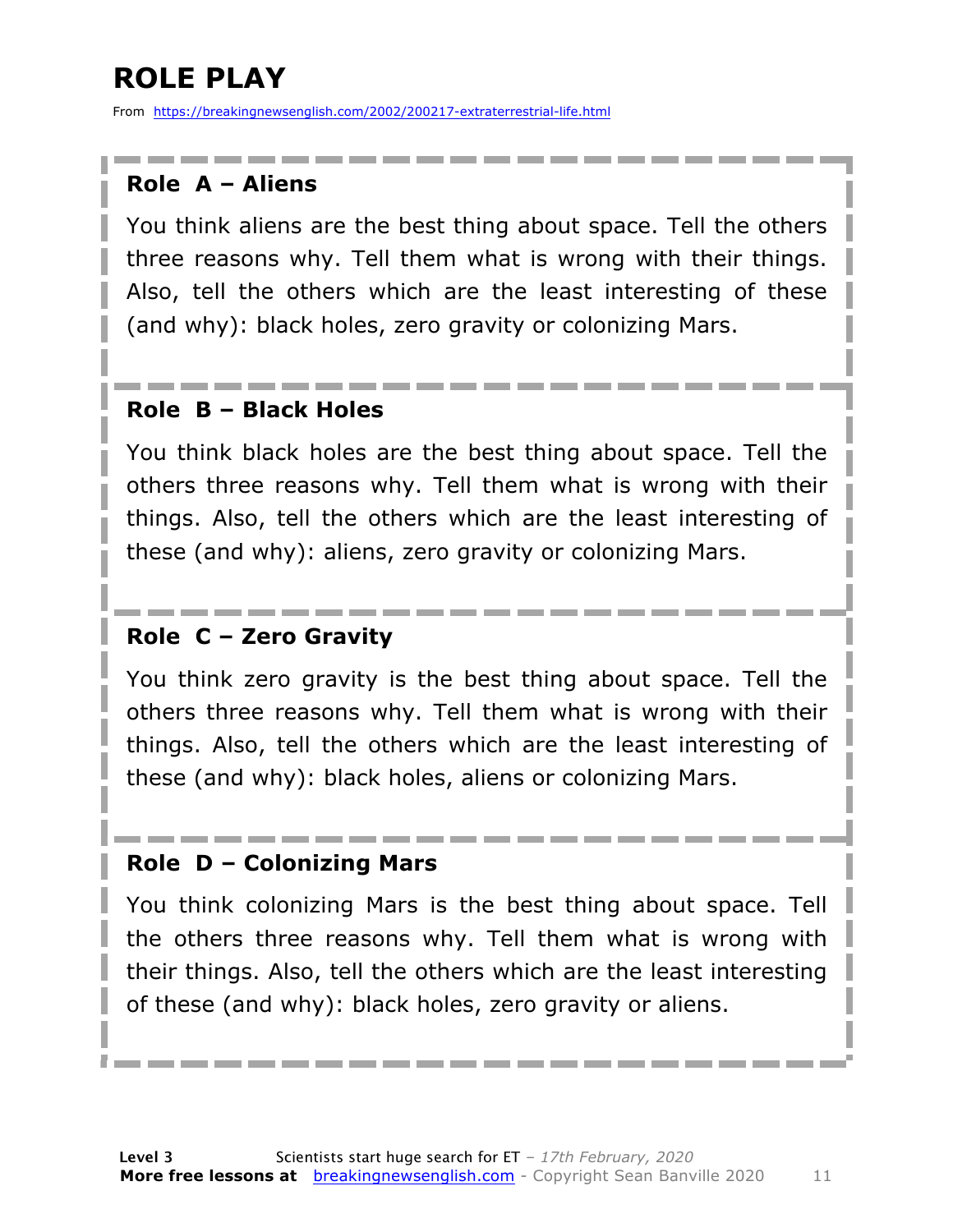### **AFTER READING / LISTENING**

From https://breakingnewsenglish.com/2002/200217-extraterrestrial-life.html

**1. WORD SEARCH:** Look in your dictionary / computer to find collocates, other meanings, information, synonyms … for the words 'alien' and 'life'.

| alien | life |
|-------|------|
|       |      |
|       |      |
|       |      |

- Share your findings with your partners.
- Make questions using the words you found.
- Ask your partner / group your questions.

2. **ARTICLE OUESTIONS:** Look back at the article and write down some questions you would like to ask the class about the text.

- Share your questions with other classmates / groups.
- Ask your partner / group your questions.

**3. GAP FILL:** In pairs / groups, compare your answers to this exercise. Check your answers. Talk about the words from the activity. Were they new, interesting, worth learning…?

**4. VOCABULARY:** Circle any words you do not understand. In groups, pool unknown words and use dictionaries to find their meanings.

**5. TEST EACH OTHER:** Look at the words below. With your partner, try to recall how they were used in the text:

| • other        | $\cdot$ 28      |
|----------------|-----------------|
| • anybody      | • project       |
| • stands       | · signs         |
| • explain      | $\bullet$ light |
| $\cdot$ scan   | $\cdot$ among   |
| $\bullet$ spot | $\cdot$ now     |
|                |                 |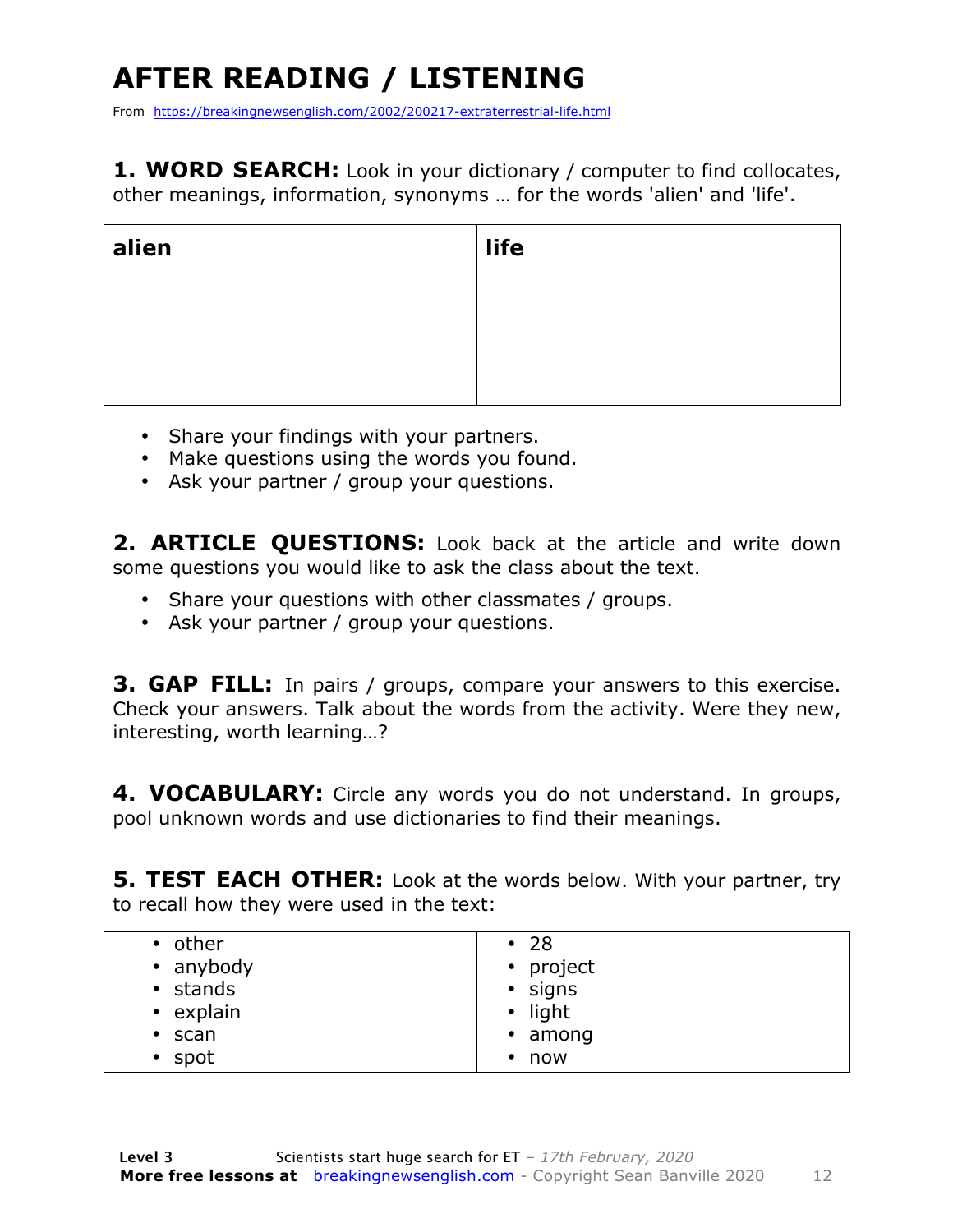### **EXTRATERRESTRIAL LIFE SURVEY**

From https://breakingnewsenglish.com/2002/200217-extraterrestrial-life.html

Write five GOOD questions about extraterrestrial life in the table. Do this in pairs. Each student must write the questions on his / her own paper. When you have finished, interview other students. Write down their answers.

|      | STUDENT 1 | STUDENT 2 | STUDENT 3 |
|------|-----------|-----------|-----------|
| Q.1. |           |           |           |
| Q.2. |           |           |           |
| Q.3. |           |           |           |
| Q.4. |           |           |           |
| Q.5. |           |           |           |

- Now return to your original partner and share and talk about what you found out. Change partners often.
- Make mini-presentations to other groups on your findings.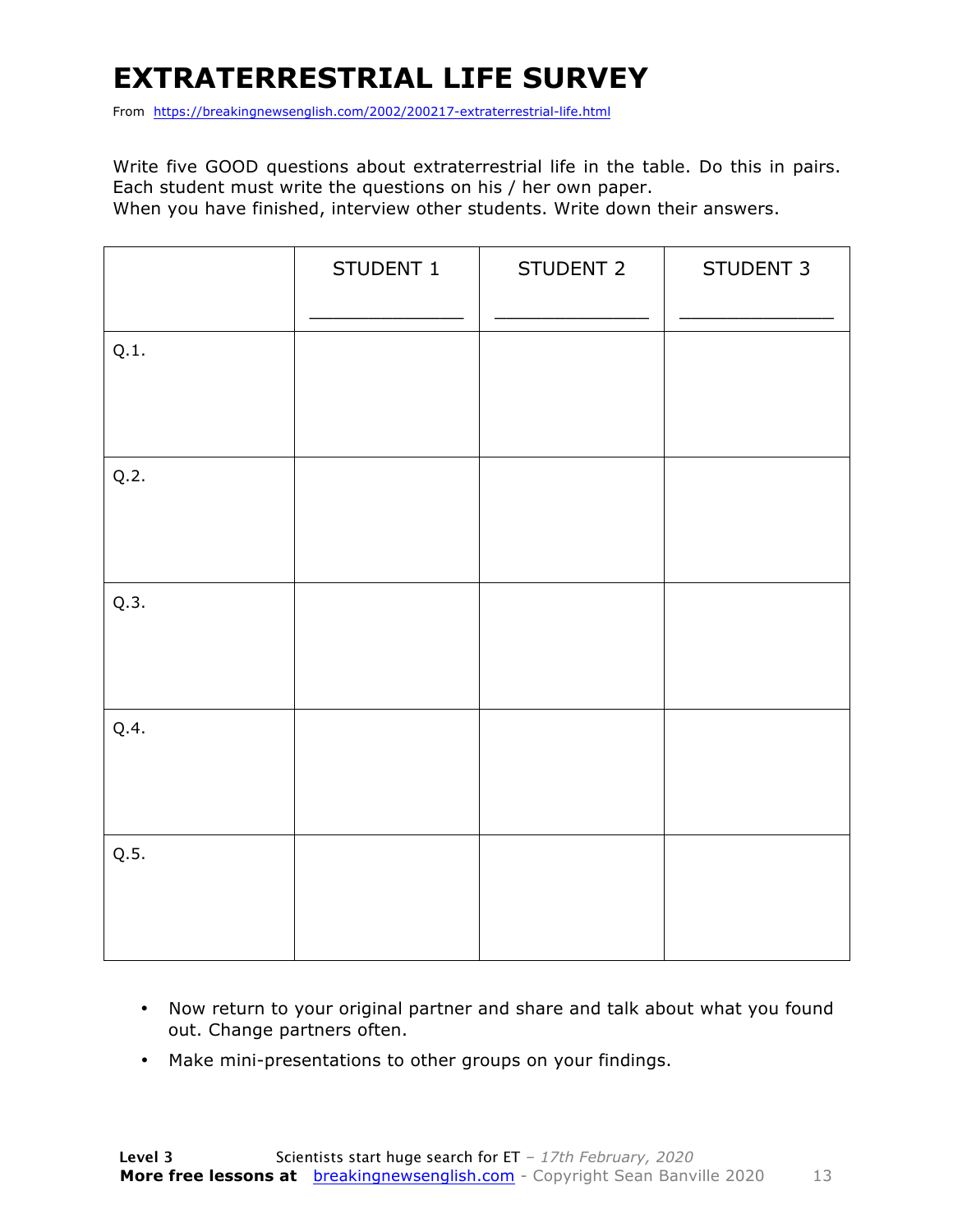### **EXTRATERRESTRIAL LIFE DISCUSSION**

STUDENT A's QUESTIONS (Do not show these to student B)

- 1. What did you think when you read the headline?
- 2. What images are in your mind when you hear the word 'alien'?
- 3. Is there life on other planets?
- 4. Are we alone?
- 5. How would you feel if scientists found alien life?
- 6. What would alien life think about us?
- 7. What would you say to an alien if you met one?
- 8. What things on Earth would you show aliens?
- 9. What do you think the scientists will find?
- 10. How interested are you in astronomy?

*Scientists start huge search for ET – 17th February, 2020* Thousands more free lessons at breakingnewsenglish.com

-----------------------------------------------------------------------------

#### **EXTRATERRESTRIAL LIFE DISCUSSION**

STUDENT B's QUESTIONS (Do not show these to student A)

- 11. Did you like reading this article? Why/not?
- 12. What do you think of when you hear the word 'life'?
- 13. What do you think about what you read?
- 14. What experiences do you have with telescopes?
- 15. What might the dangers of aliens be?
- 16. How worried are you about an alien attack?
- 17. Do you think there could ever be space wars?
- 18. What do you think of science fiction?
- 19. What big questions about life do you have?
- 20. What questions would you like to ask the astronomers?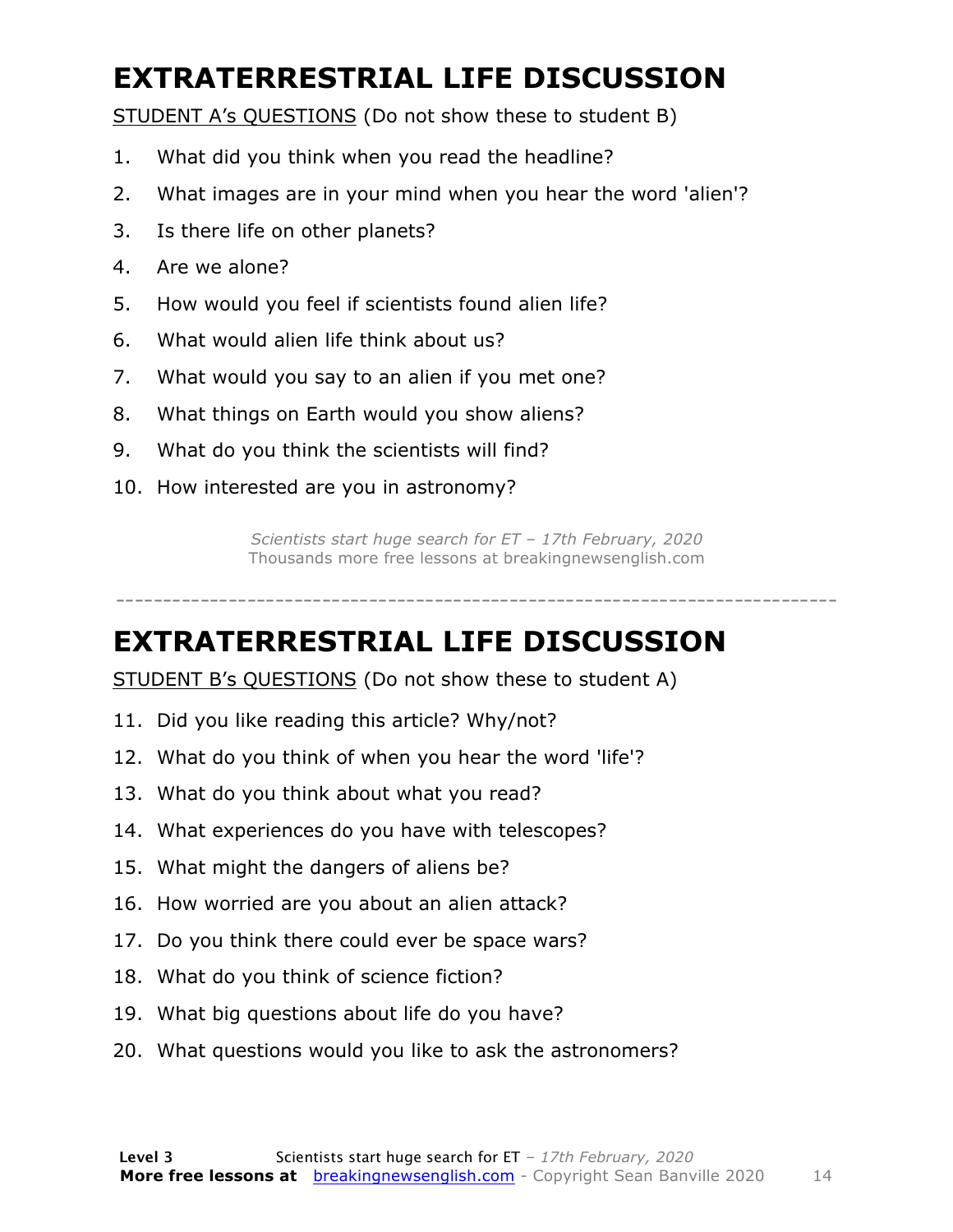### **DISCUSSION (Write your own questions)**

STUDENT A's QUESTIONS (Do not show these to student B)

| 1. |                                                    |
|----|----------------------------------------------------|
|    |                                                    |
| 2. |                                                    |
|    |                                                    |
| 3. |                                                    |
|    | <u> 1980 - John Stein, Amerikaansk politiker (</u> |
|    |                                                    |
| 4. |                                                    |
|    |                                                    |
| 5. |                                                    |
|    |                                                    |
| 6. |                                                    |
|    | Copyright © breakingnewsenglish.com 2020           |

### **DISCUSSION (Write your own questions)**

STUDENT B's QUESTIONS (Do not show these to student A)

| 1. |                                                                                                                         |  |  |
|----|-------------------------------------------------------------------------------------------------------------------------|--|--|
|    |                                                                                                                         |  |  |
| 2. | <u> 1980 - Antonio Alemania, prima prestava postala de la provincia de la provincia de la provincia de la provincia</u> |  |  |
| 3. | <u> 1980 - Andrea Andrew Maria (h. 1980).</u>                                                                           |  |  |
|    |                                                                                                                         |  |  |
| 4. | <u> 1980 - Jan Barbara Barat, martin da basar da basar da basar da basar da basar da basar da basar da basar da b</u>   |  |  |
| 5. | <u> 1986 - Johann Stoff, deutscher Stoff und der Stoff und der Stoff und der Stoff und der Stoff und der Stoff und</u>  |  |  |
|    |                                                                                                                         |  |  |
| 6. |                                                                                                                         |  |  |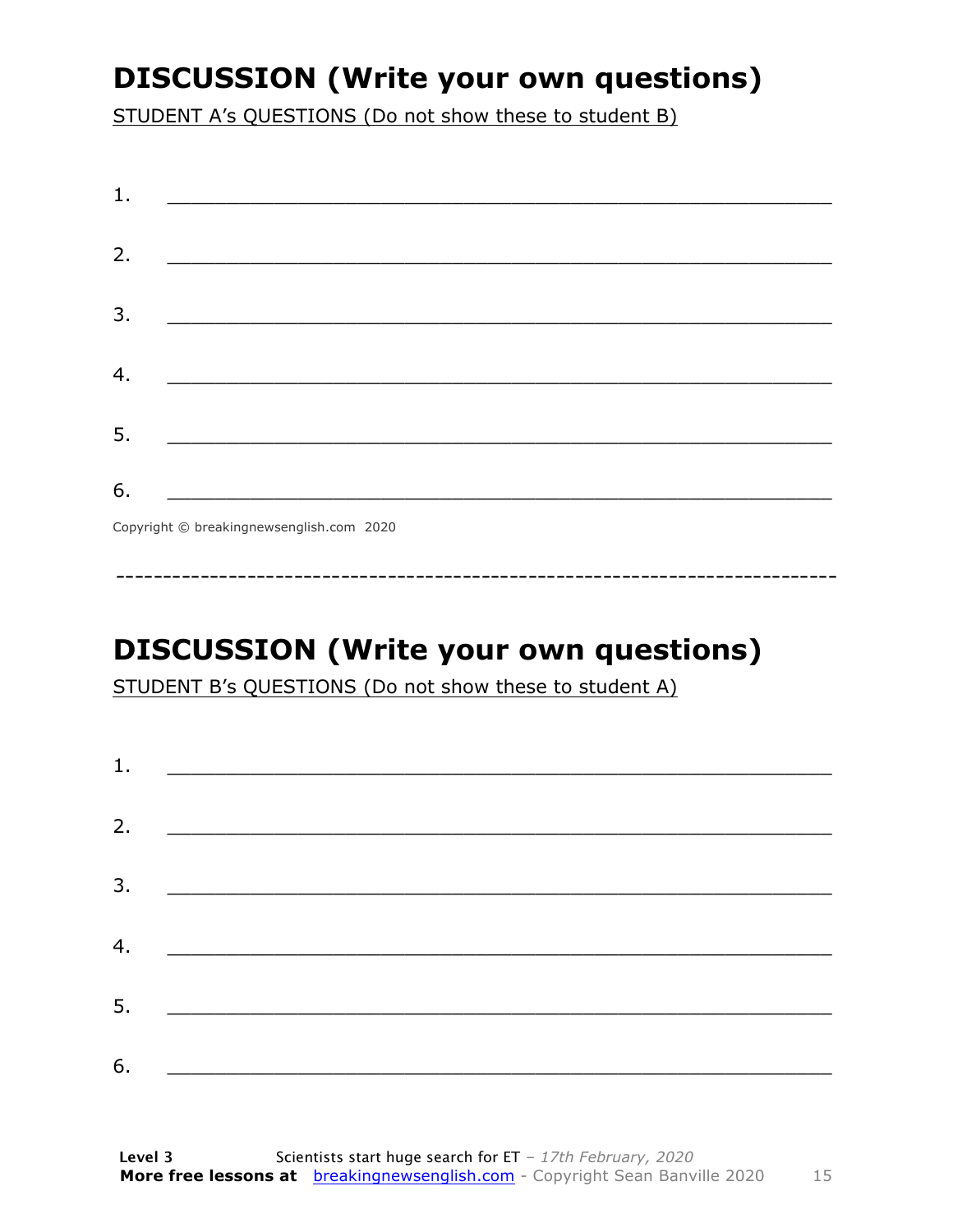### **LANGUAGE - CLOZE**

From https://breakingnewsenglish.com/2002/200217-extraterrestrial-life.html

Is there life on other planets? Are we alone? These are two of the biggest questions humans have been asking for (1) \_\_\_\_\_. Now, scientists have launched a new search to find out if there is... anybody... out (2) \_\_\_\_\_. The researchers are from the SETI Institute in California. SETI stands for Search for Extraterrestrial Intelligence. The (3) \_\_\_\_ of SETI is, "to explore, understand and explain the (4) \_\_\_\_ and nature of life in the universe and the evolution of intelligence". SETI scientists will use new technologies to scan the (5) for signs of alien life. They will share their data with the public. SETI hopes that by sharing data, "citizen scientists" could (6) things missed by scientists.

SETI's astronomers will use 28 giant radio telescopes in their search for alien life. The telescopes are  $(7)$  \_\_\_\_ all around the world. It will be the first time that a project will search the (8) \_\_\_\_\_ sky for signs of alien life. The signs they are looking for are called "techno-signatures". These include things like alien chemicals, large amounts of oxygen, non-natural structures, and light from lasers. Astronomer Dr Tony Beasley said: "Determining (9) \_\_\_\_ we are alone in the universe as technologically capable life is among the most (10) \_\_\_\_ questions in science." Another scientist, Jill Tarter, said we are (11) \_\_\_\_ closer to finding out if alien life exists. She said this science is now no longer (12) \_\_\_\_, but "almost mainstream".

#### **Put the correct words from the table below in the above article.**

| 1.  | (a) | centennials | (b) | centurions  | (c) | cents      | (d) | centuries |
|-----|-----|-------------|-----|-------------|-----|------------|-----|-----------|
| 2.  | (a) | up          | (b) | sky         | (c) | space      | (d) | there     |
| 3.  | (a) | mission     | (b) | mission     | (c) | misses     | (d) | missed    |
| 4.  | (a) | orbit       | (b) | organ       | (c) | origin     | (d) | oval      |
| 5.  | (a) | heavens     | (b) | hell        | (c) | airs       | (d) | oxygen    |
| 6.  | (a) | spot        | (b) | dot         | (c) | speck      | (d) | speckle   |
| 7.  | (a) | local       | (b) | locals      | (c) | locale     | (d) | located   |
| 8.  | (a) | entire      | (b) | all         | (c) | every      | (d) | lots      |
| 9.  | (a) | weather     | (b) | whether     | (c) | wetter     | (d) | whither   |
| 10. | (a) | comparing   | (b) | cooperating | (c) | compelling | (d) | compiling |
| 11. | (a) | doing       | (b) | having      | (c) | getting    | (d) | finding   |
| 12. | (a) | friction    | (b) | fiction     | (c) | faction    | (d) | fraction  |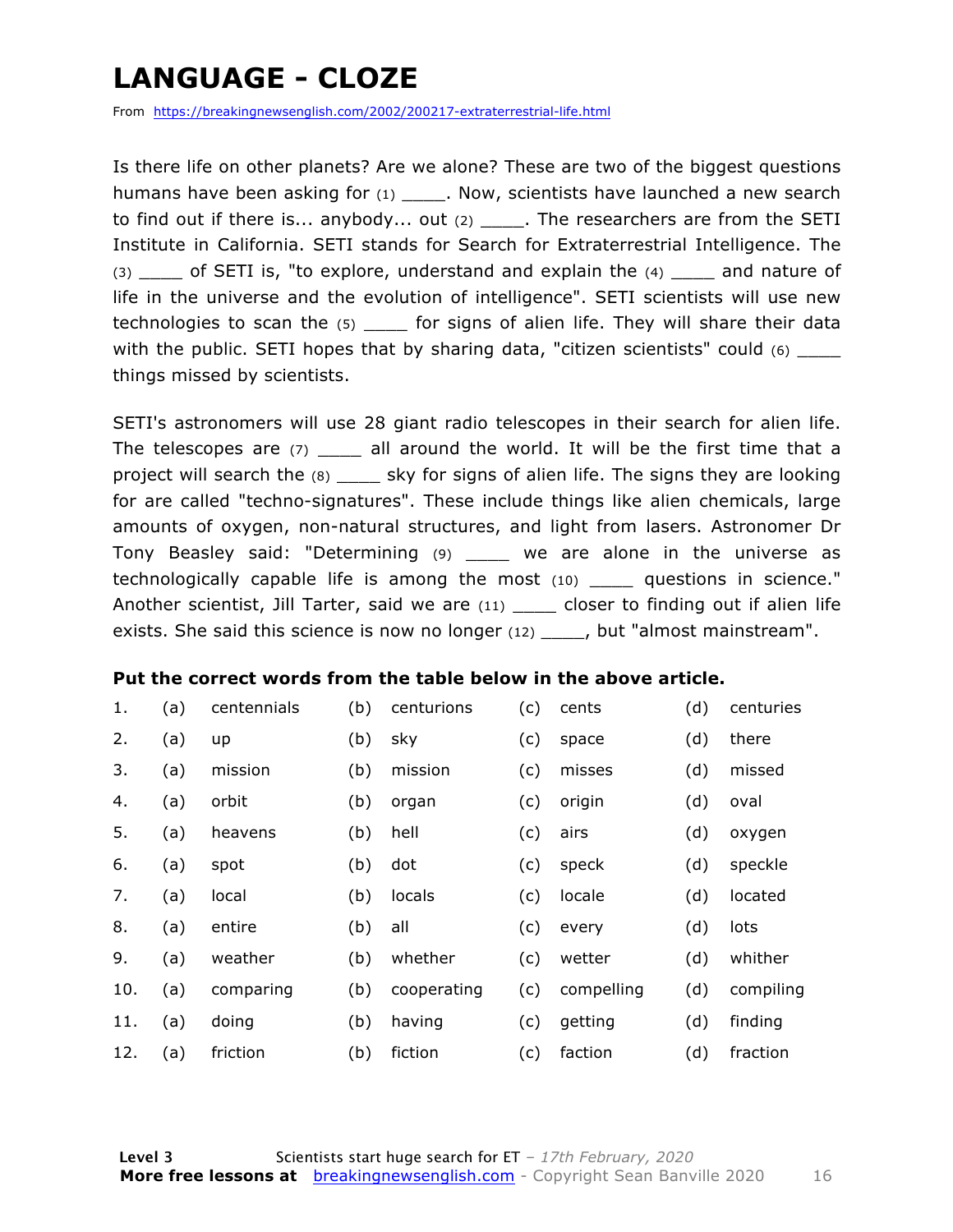### **SPELLING**

From https://breakingnewsenglish.com/2002/200217-extraterrestrial-life.html

#### **Paragraph 1**

- 1. asking for retucensi
- 2. The isisonm of SETI
- 3. explain the rngoii and nature of life
- 4. the toveuloni of intelligence
- 5. scan the nveheas for signs of alien life
- 6. tinzcei scientists

#### **Paragraph 2**

- 7. SETI's metsraosnor
- 8. 28 giant radio sltsoepece
- 9. a project will search the enerit sky
- 10. large amounts of xyeong
- 11. we are alone in the snieervu
- 12. almost sminmraeat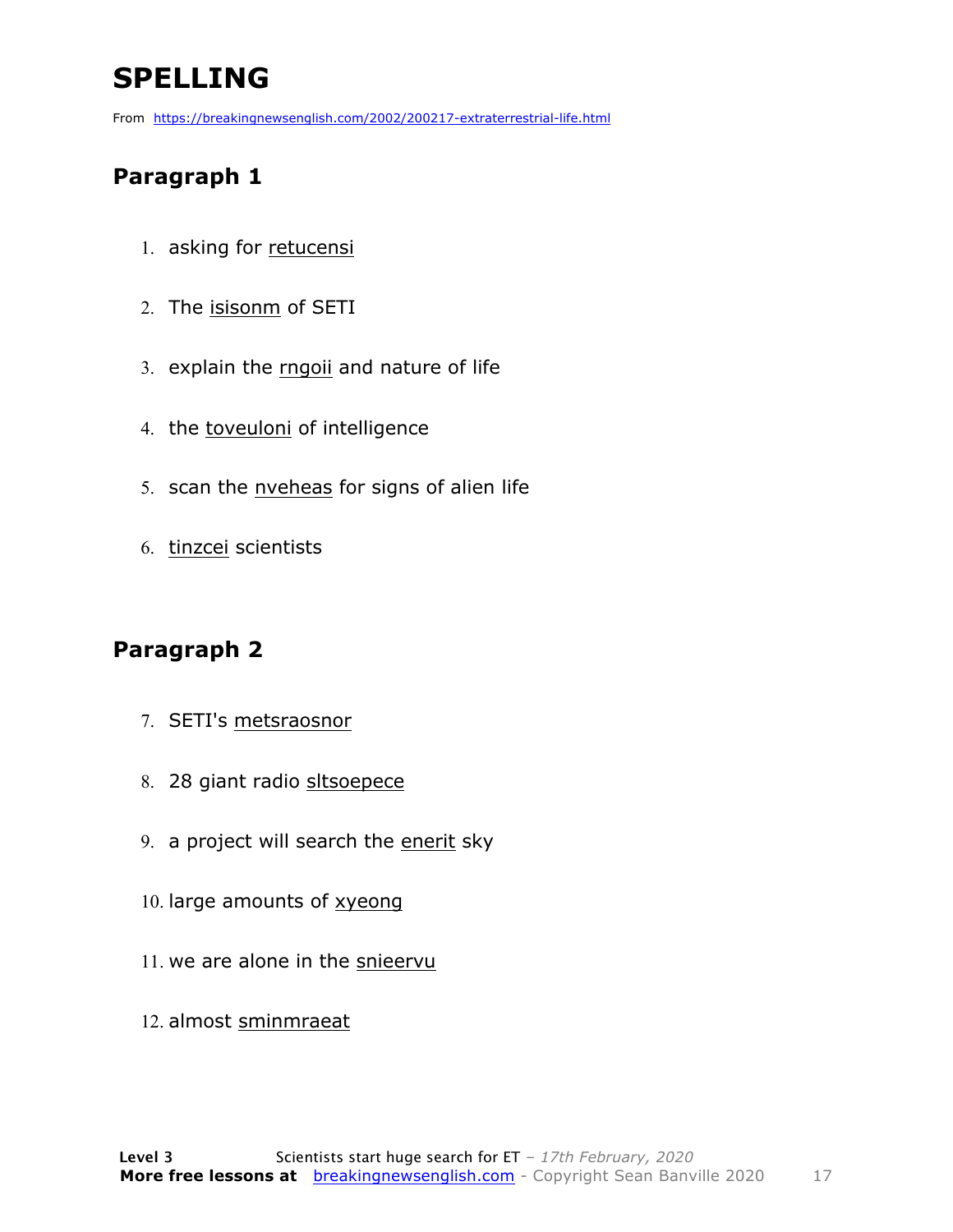### **PUT THE TEXT BACK TOGETHER**

From https://breakingnewsenglish.com/2002/200217-extraterrestrial-life.html

#### **Number these lines in the correct order.**

- ( ) asking for centuries. Now, scientists have launched a new search to find out if there is... anybody...
- ( ) Intelligence. The mission of SETI is, "to explore, understand and explain the origin and nature of
- ( *1* ) Is there life on other planets? Are we alone? These are two of the biggest questions humans have been
- ( ) SETI's astronomers will use 28 giant radio telescopes in their search for alien life. The telescopes are located
- () life in the universe and the evolution of intelligence". SETI scientists will use new technologies to
- ( ) hopes that by sharing data, "citizen scientists" could spot things missed by scientists.
- ( ) questions in science." Another scientist, Jill Tarter, said we are getting closer to finding out if alien life
- ( ) whether we are alone in the universe as technologically capable life is among the most compelling
- ( ) amounts of oxygen, non-natural structures, and light from lasers. Astronomer Dr Tony Beasley said: "Determining
- ( ) all around the world. It will be the first time that a project will search the entire sky for signs of alien
- ( ) out there. The researchers are from the SETI Institute in California. SETI stands for Search for Extraterrestrial
- () life. The signs they are looking for are called "techno-signatures". These include things like alien chemicals, large
- ( ) scan the heavens for signs of alien life. They will share their data with the public. SETI
- ( ) exists. She said this science is now no longer fiction, but "almost mainstream".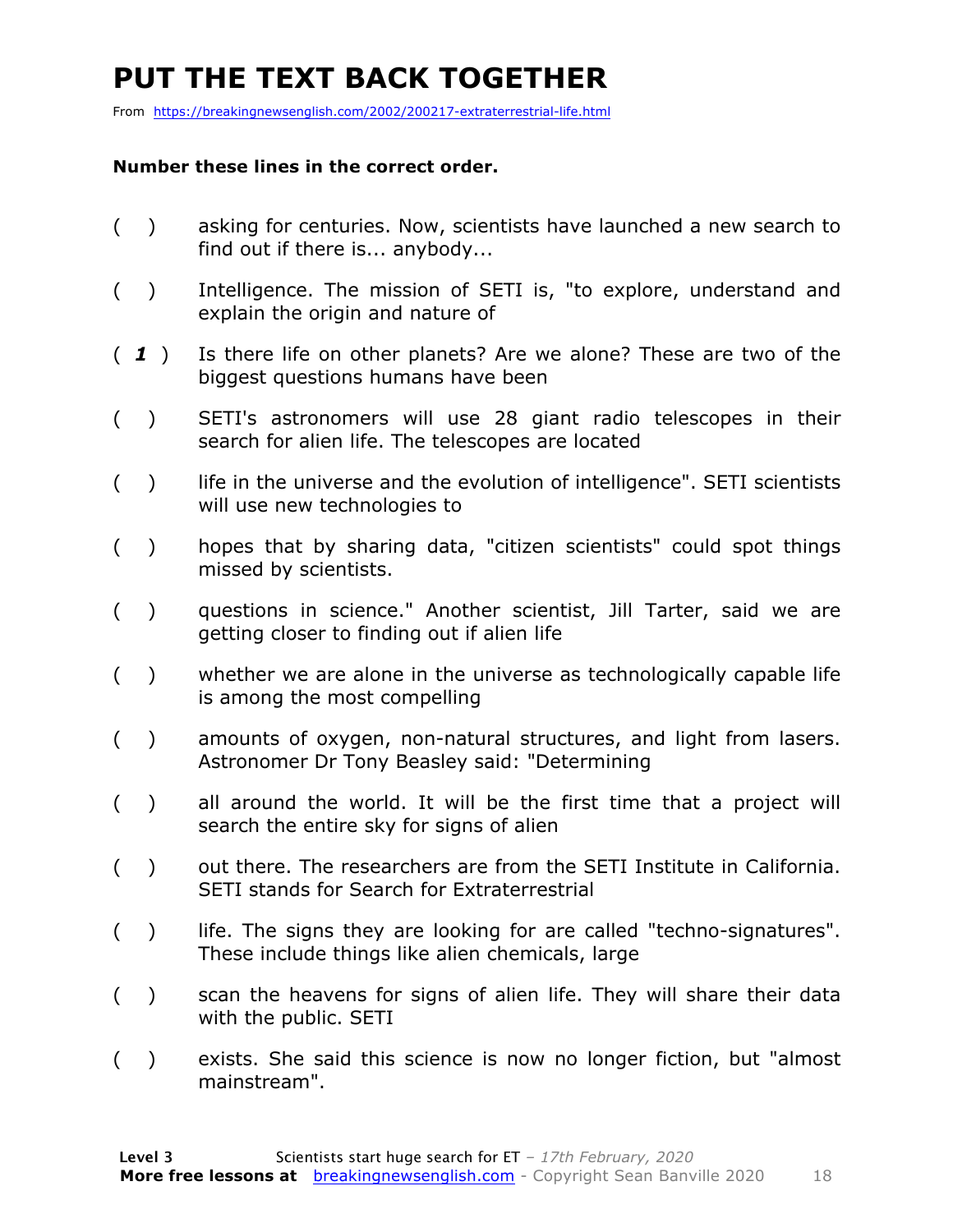#### **PUT THE WORDS IN THE RIGHT ORDER**

From https://breakingnewsenglish.com/2002/200217-extraterrestrial-life.html

- 1. humans asked questions The for centuries . have biggest
- 2. launched search a out . have find to Scientists
- 3. SETI of The is explore . to mission
- 4. signs for the alien Scan of heavens life .
- 5. missed by scientists things spot could Citizen scientists .
- 6. 28 giant their radio telescopes in search . Use
- 7. telescopes are world . The the all located around
- 8. are universe . alone we whether Determining in the
- 9. to if life exists . alien Closer out finding
- 10. but almost Science longer no is mainstream . fiction,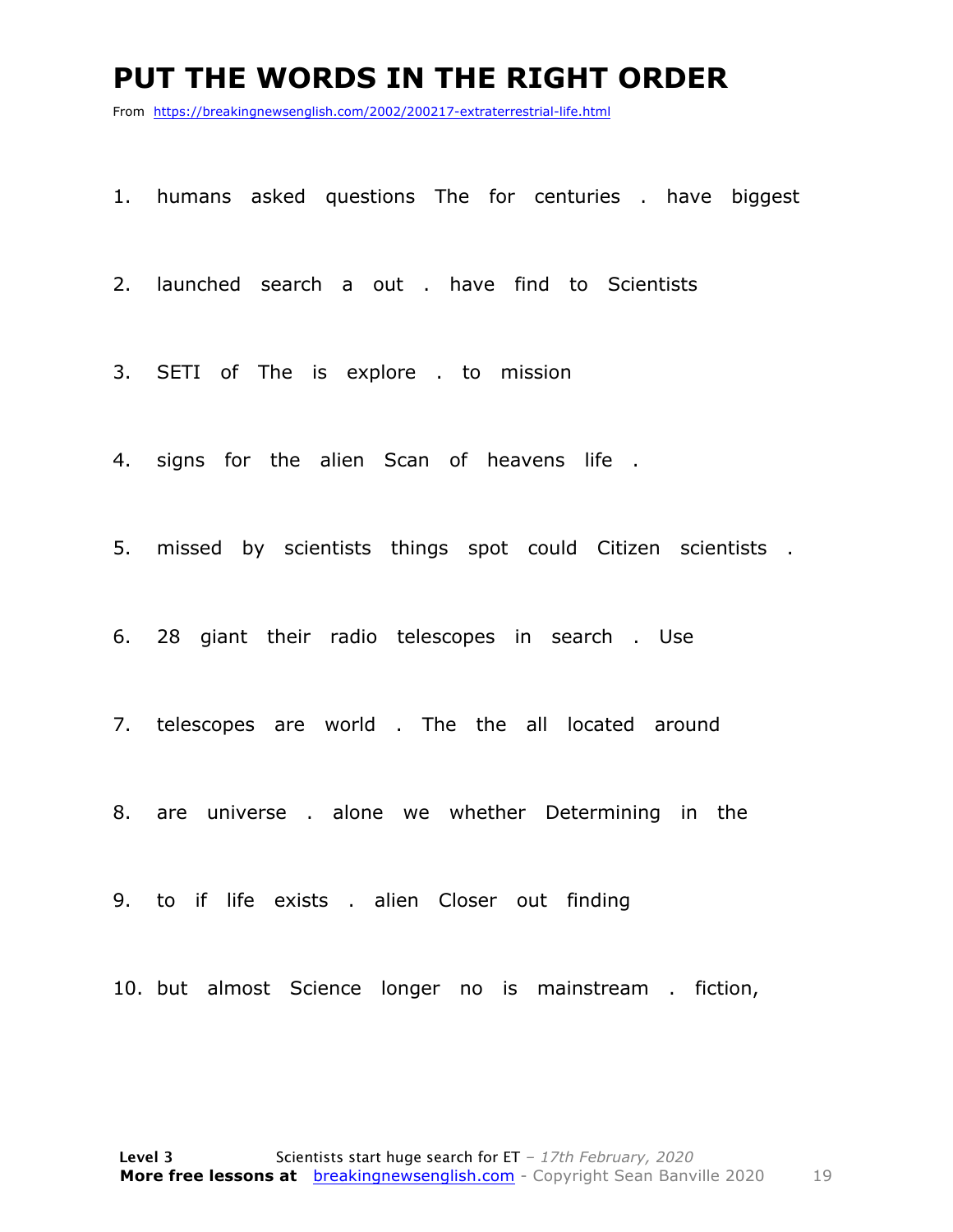### **CIRCLE THE CORRECT WORD (20 PAIRS)**

From https://breakingnewsenglish.com/2002/200217-extraterrestrial-life.html

Is there life on other planets? Are we *loner / alone*? These are two of the biggest questions humans have been asking for *century / centuries*. Now, scientists have *launched / lunched* a new search to find out if there is... anybody... out *there / up*. The researchers are from the SETI Institute in California. SETI *sits / stands* for Search for Extraterrestrial Intelligence. The mission of SETI is, "to explore, understand and explain the *original / origin* and nature of life in the universe and the evolution of *intelligence / intelligent*". SETI scientists will use new technologies to *scan / scam* the heavens for signs of alien *live / life*. They will share their data with the public. SETI hopes that by sharing data, "citizen scientists" could *dot / spot* things missed by scientists.

SETI's astronomers will use 28 giant radio telescopes in *their / them* search for alien life. The telescopes are located all around the world. It will be the first time that a project will search the *entire / every* sky for signs of alien life. The signs they are *searched / looking* for are called "techno-signatures". These include things like alien chemicals, large *volume / amounts* of oxygen, non-natural structures, and light from *Tasers / lasers*. Astronomer Dr Tony Beasley said: "Determining whether we are alone *in / on* the universe as technologically capable life is among the most *comparing / compelling* questions in science." Another scientist, Jill Tarter, said we are *having / getting* closer to finding out if alien *life / live* exists. She said this science is now no longer fiction, but "almost *upstream / mainstream*".

#### **Talk about the connection between each pair of words in italics, and why the correct word is correct.**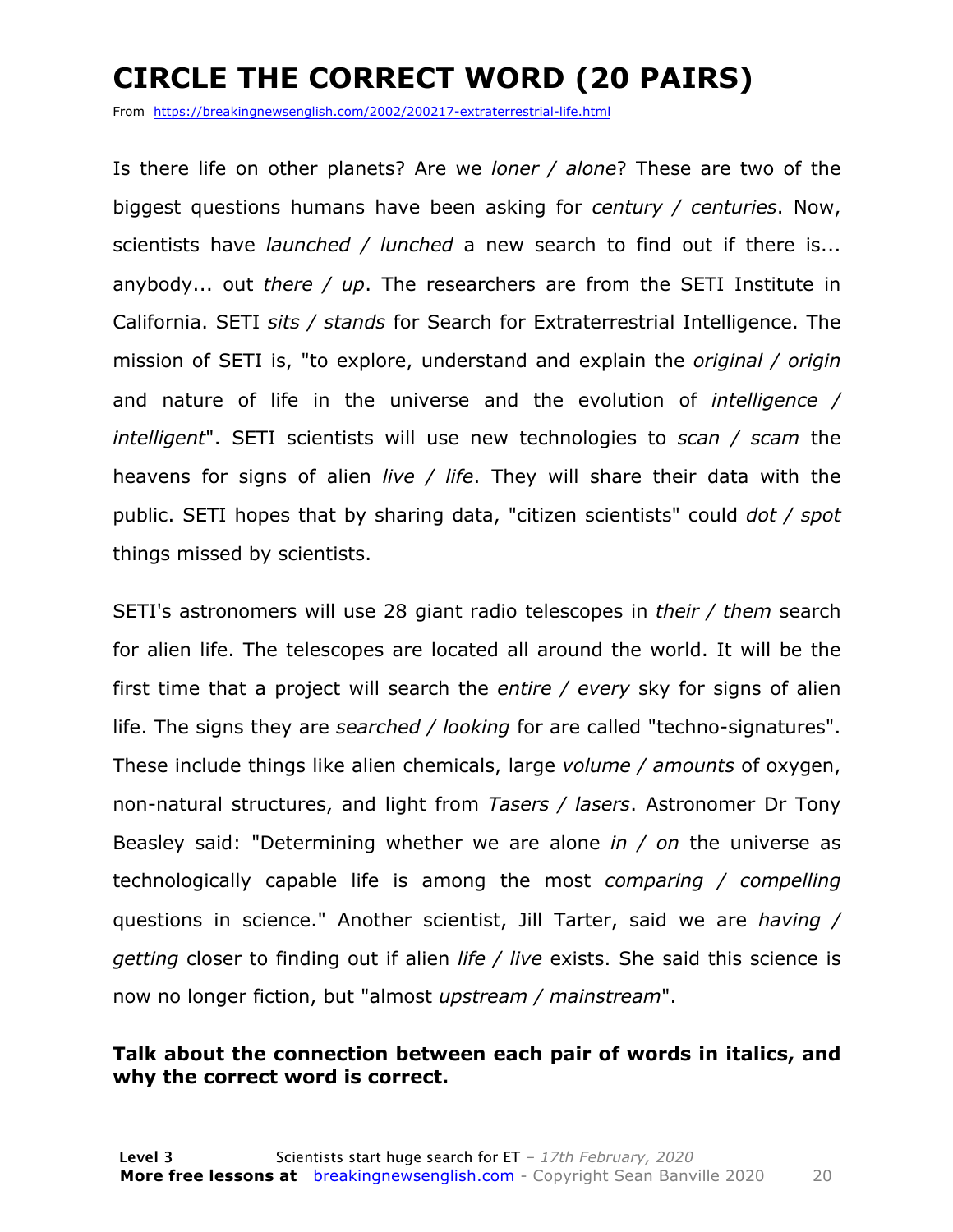### **INSERT THE VOWELS (a, e, i, o, u)**

From https://breakingnewsenglish.com/2002/200217-extraterrestrial-life.html

I s t h\_r\_ l\_f\_ \_n \_t h\_r p l\_n\_t s ? A r\_ w\_ \_l\_n\_? T h\_s\_ \_r\_ t w\_ \_f t h\_ b\_g g\_s t q\_ **\_** s t\_ **\_** n s h\_m\_n s h\_v\_ b\_ **\_** n \_s k\_n g f\_r c\_n t\_r\_ **\_** s . N\_w , s c\_ **\_** n t\_s t s h\_v\_ l\_ **\_** n c h\_d \_ n\_w s\_ **\_** r c h t\_ f\_n d \_ **\_**  t \_f t h\_r\_ \_s . . . \_n y b\_d y . . . \_ **\_** t t h\_r\_. T h\_ r\_s\_ **\_** r c h\_r s \_r\_ f r\_m t h\_ S E T I I n s t\_t\_t\_ \_n C\_l\_f\_r n\_ **\_** . S E T I s t\_n d s f\_r S\_ **\_** r c h f\_r E x t r\_t\_r r\_s t r\_ **\_** l I n t\_l l\_g\_n c\_. T h\_ m\_s s\_ **\_** n \_f S E T I \_s , " t\_ \_x p l\_r\_, \_n d\_r s t\_n d \_n d \_x p l\_ **\_** n th\_r\_g\_n \_nd n\_t\_r\_\_f l\_f\_\_n th\_\_n\_v\_r s\_\_nd t h\_ \_v\_l\_t\_ **\_** n \_f \_n t\_l l\_g\_n c\_" . S E T I s c\_ **\_** n t\_s t s w\_l l \_s\_ n\_w t\_c h n\_l\_g\_ **\_** s t\_ s c\_n t h\_ h\_ **\_**   $v_n$  s f\_r s\_g n s \_f \_l\_\_ n l\_f\_. T h\_y w\_l l s h\_r\_ t h\_ **\_** r d\_t\_ w\_t h t h\_ p\_b l\_c . S E T I h\_p\_s t h\_t b y s h\_r\_n g d\_ t\_, " c\_t\_z\_n s c\_ **\_** n t\_s t s " c\_ **\_** l d  $s p_t$  th\_ngs m\_ss\_d by sc\_\_nt\_sts.

S E T I ' s \_s t r\_n\_m\_r s w\_l l \_s\_ 2 8 g\_\_ n t r\_d\_\_ t\_l\_s c\_p\_s \_n t h\_ **\_** r s\_ **\_** r c h f\_r \_l\_ **\_** n l\_f\_. T h\_ t\_l\_s c\_p\_s \_r\_ l \_c\_t\_d \_l l \_r\_ **\_** n d t h\_ w\_r l d . It w\_ll b\_ t h\_ f\_r s t t\_m\_ t h\_t \_ p r\_j\_c t w\_ll s \_ **\_** r c h t h\_ \_n t\_r\_ s k y f\_r s\_g n s \_f \_l\_ **\_** n l\_f\_. T h\_ s\_g n s t h\_y \_r\_ l\_ **\_** k\_n g f\_r \_r\_ c\_l l\_d " t\_c h n\_- s\_g n\_t\_r\_s " . T h\_s\_ \_n c l\_d\_ t h\_n g s l\_k\_ \_l\_ **\_** n c h\_m\_c\_l s , l\_r g\_ \_m\_ **\_** n t s \_f \_x y g\_n , n\_n - n\_t\_r\_l s t r\_c t\_r\_s , \_n d l\_g h t f r\_m l\_s\_r s . A s t r\_n\_m\_r D r T\_n y B\_ **\_** s l\_y s\_ **\_** d : " D\_t\_r  $m_n$ n g w h\_t h\_r w\_ \_r\_ \_l\_n\_ \_n t h\_ \_n\_v\_r s\_ \_s  $t_c$  h n\_l\_g\_c\_l l y c\_p\_b l\_ l\_f\_ \_s \_m\_n g t h\_ m\_s t c\_m p\_l l\_n g q\_ **\_** s t\_ **\_** n s \_n s c\_ **\_** n c\_. " A n\_t h\_r s c\_ **\_** n t\_s t , J\_l l T\_r t\_r , s\_ **\_** d w\_ \_r\_ g\_t t\_n g c l\_s\_r t\_ f \_n d\_n g \_ **\_** t \_f \_l\_ **\_** n l\_f\_ \_x\_s t s . S h\_ s\_ **\_** d t h\_s s c\_ **\_** n c\_ \_s n\_w n\_ l\_n g\_r f\_c t\_ **\_**  n , b\_t "\_l m\_s t m\_ **\_** n s t r\_ **\_** m " .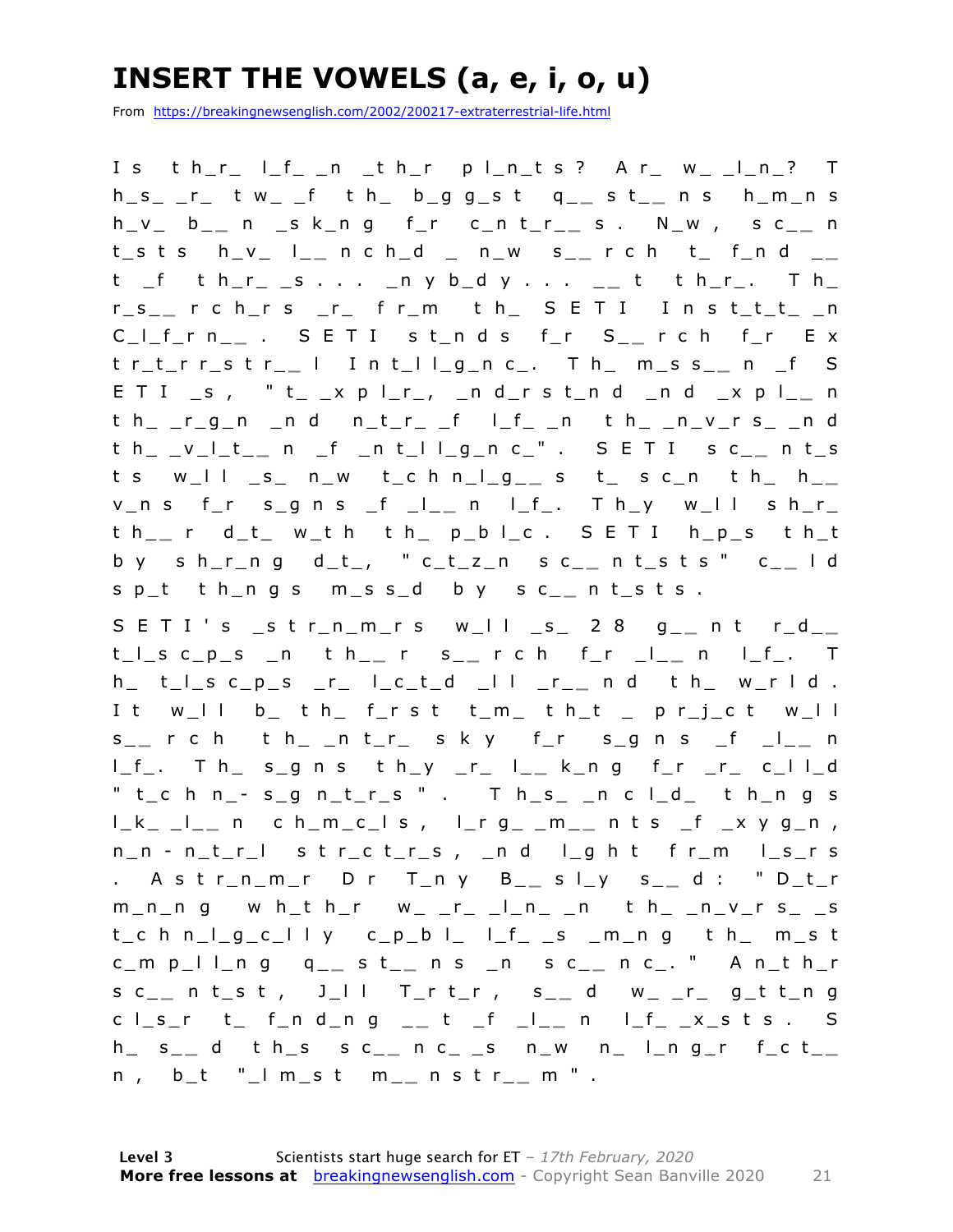#### **PUNCTUATE THE TEXT AND ADD CAPITALS**

From https://breakingnewsenglish.com/2002/200217-extraterrestrial-life.html

is there life on other planets are we alone these are two of the biggest questions humans have been asking for centuries now scientists have launched a new search to find out if there is anybody out there the researchers are from the seti institute in california seti stands for search for extraterrestrial intelligence the mission of seti is to explore understand and explain the origin and nature of life in the universe and the evolution of intelligence seti scientists will use new technologies to scan the heavens for signs of alien life they will share their data with the public seti hopes that by sharing data citizen scientists could spot things missed by scientists

setis astronomers will use 28 giant radio telescopes in their search for alien life the telescopes are located all around the world it will be the first time that a project will search the entire sky for signs of alien life the signs they are looking for are called technosignatures these include things like alien chemicals large amounts of oxygen nonnatural structures and light from lasers astronomer dr tony beasley said determining whether we are alone in the universe as technologically capable life is among the most compelling questions in science another scientist jill tarter said we are getting closer to finding out if alien life exists she said this science is now no longer fiction but almost mainstream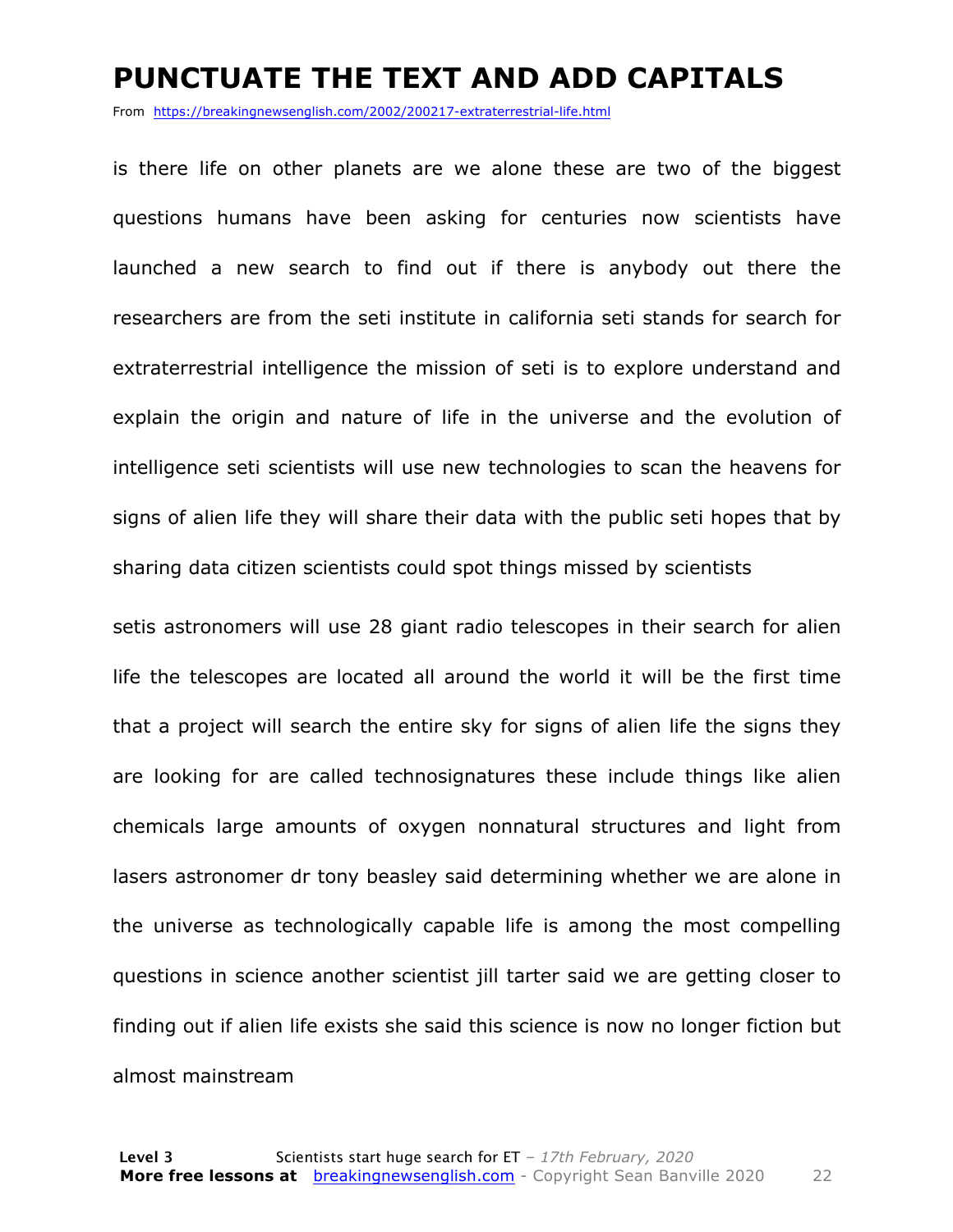### **PUT A SLASH ( / ) WHERE THE SPACES ARE**

From https://breakingnewsenglish.com/2002/200217-extraterrestrial-life.html

Istherelifeonotherplanets?Arewealone?Thesearetwoofthebiggestq uestionshumanshavebeenaskingforcenturies.Now,scientistshavela unchedanewsearchtofindoutifthereis...anybody...outthere.Therese archersarefromtheSETIInstituteinCalifornia.SETIstandsforSearchfo rExtraterrestrialIntelligence.ThemissionofSETIis,"toexplore,unders tandandexplaintheoriginandnatureoflifeintheuniverseandtheevoluti onofintelligence".SETIscientistswillusenewtechnologiestoscantheh eavensforsignsofalienlife.Theywillsharetheirdatawiththepublic.SET Ihopesthatbysharingdata,"citizenscientists"couldspotthingsmissed byscientists.SETI'sastronomerswilluse28giantradiotelescopesinthe irsearchforalienlife.Thetelescopesarelocatedallaroundtheworld.Itwi llbethefirsttimethataprojectwillsearchtheentireskyforsignsofalienlif e.Thesignstheyarelookingforarecalled"techno-signatures".Thesein cludethingslikealienchemicals,largeamountsofoxygen,non-naturals tructures,andlightfromlasers.AstronomerDrTonyBeasleysaid:"Dete rminingwhetherwearealoneintheuniverseastechnologicallycapableli feisamongthemostcompellingquestionsinscience."Anotherscientist, JillTarter,saidwearegettingclosertofindingoutifalienlifeexists.Shesai dthisscienceisnownolongerfiction,but"almostmainstream".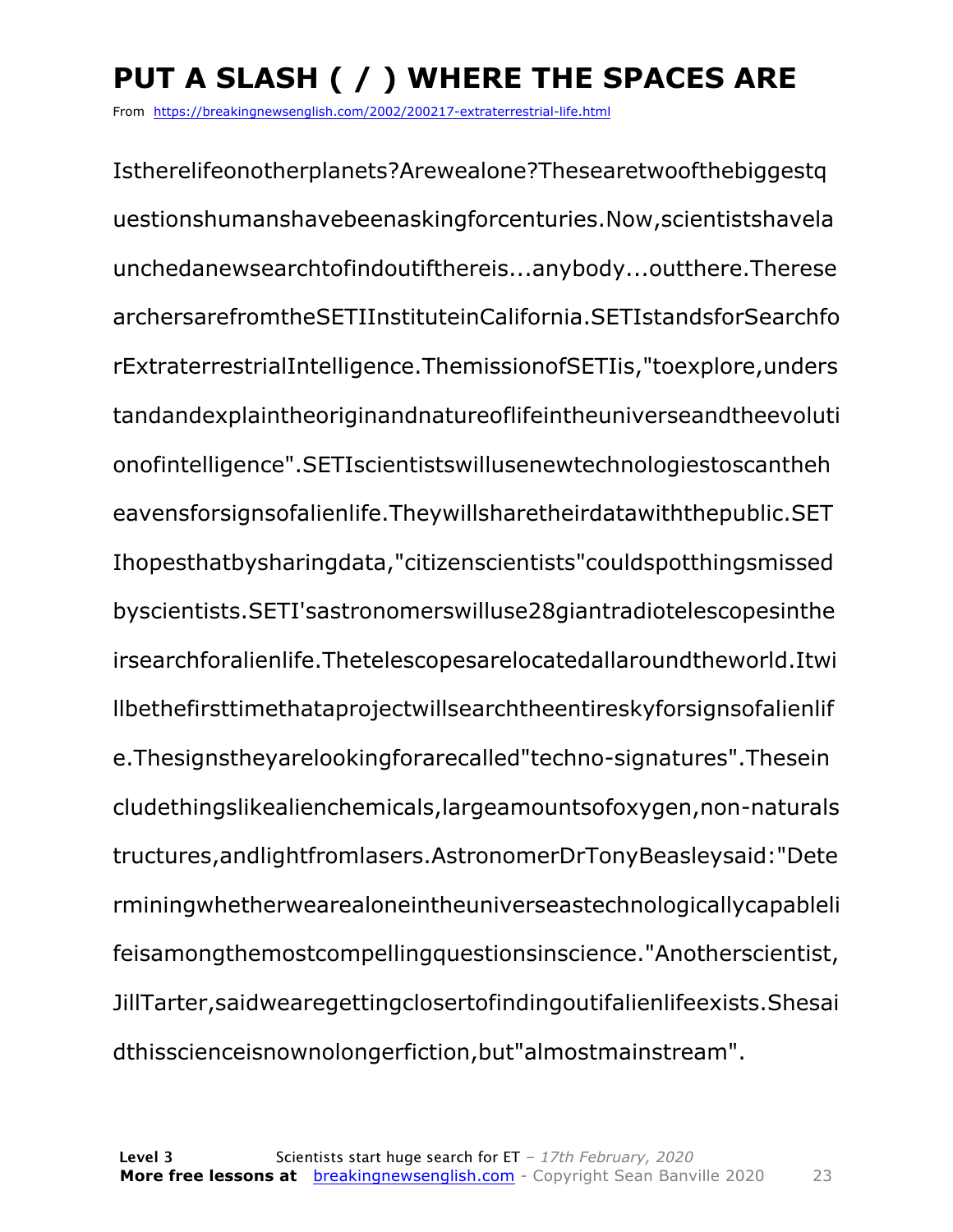### **FREE WRITING**

From https://breakingnewsenglish.com/2002/200217-extraterrestrial-life.html

Write about extraterrestrial life for 10 minutes. Comment on your partner's paper.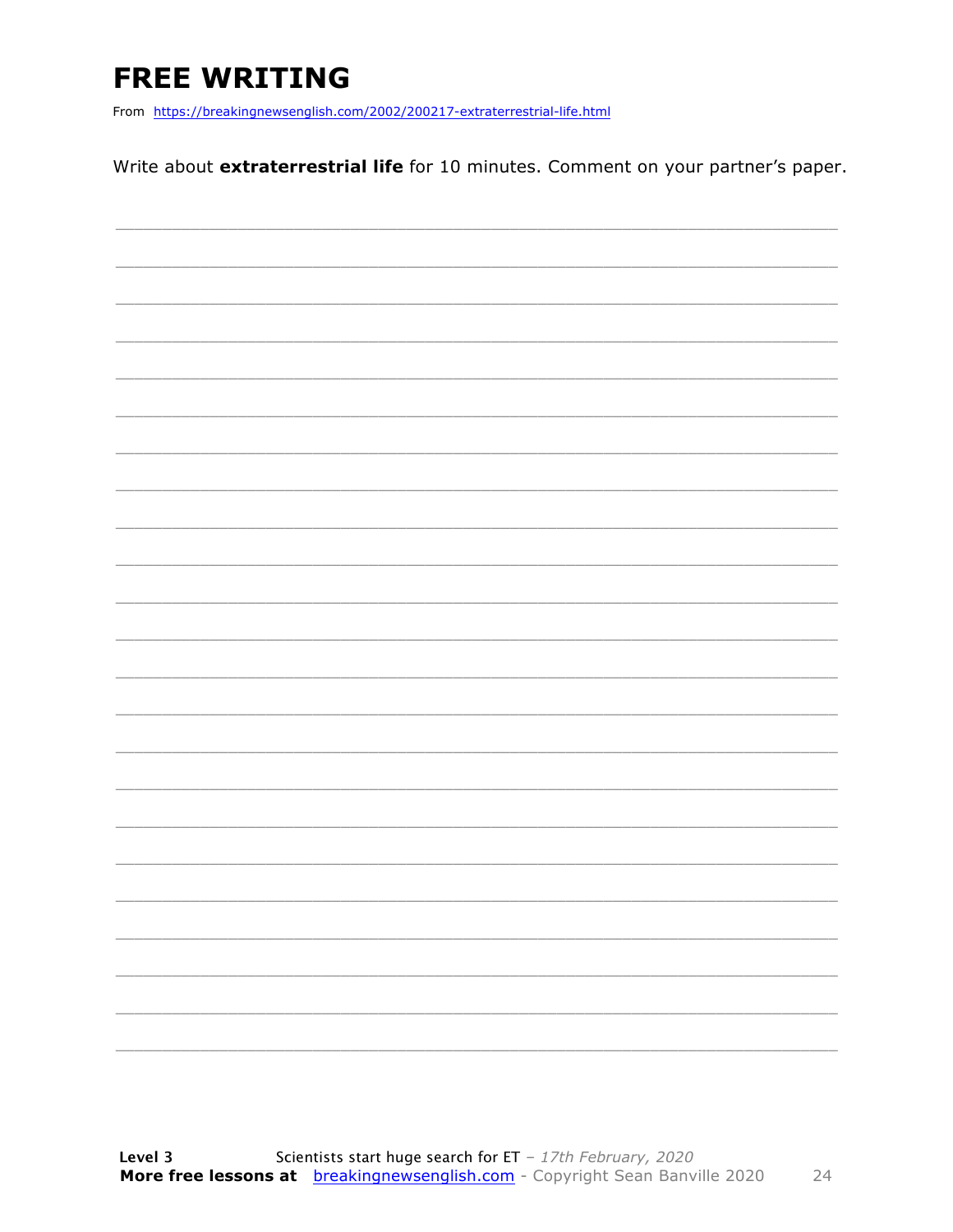### **ACADEMIC WRITING**

From https://breakingnewsenglish.com/2002/200217-extraterrestrial-life.html

Finding alien life is the most important thing in science. Discuss.

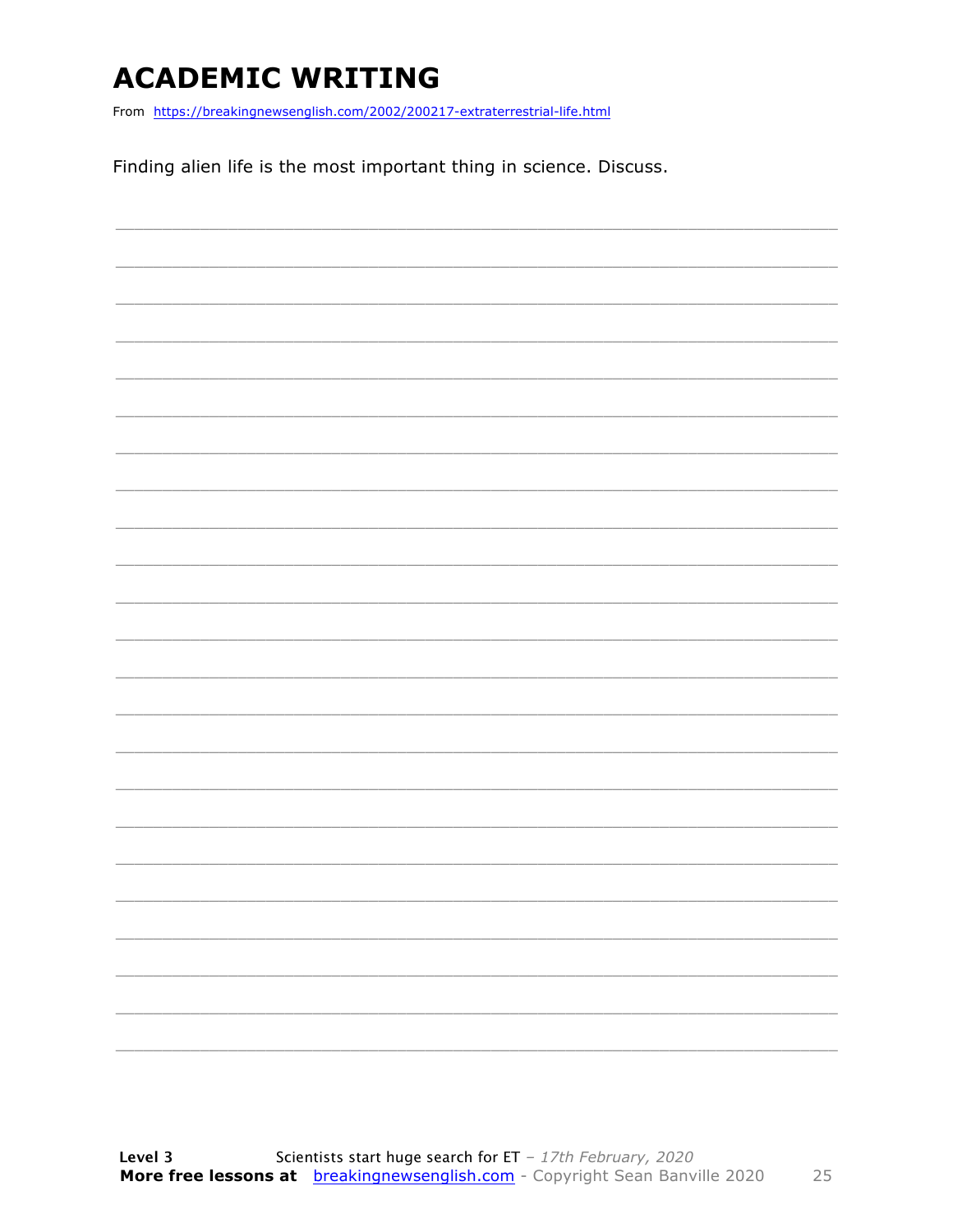#### **HOMEWORK**

**1. VOCABULARY EXTENSION:** Choose several of the words from the text. Use a dictionary or Google's search field (or another search engine) to build up more associations / collocations of each word.

**2. INTERNET:** Search the Internet and find out more about this news story. Share what you discover with your partner(s) in the next lesson.

**3. EXTRATERRESTRIAL LIFE:** Make a poster about extraterrestrial life. Show your work to your classmates in the next lesson. Did you all have similar things?

**4. U.S. PRESIDENT:** Write a magazine article about electing the US President to be the first Earth person to meet and greet any extraterrestrial life. Include imaginary interviews with people who are for and against this.

Read what you wrote to your classmates in the next lesson. Write down any new words and expressions you hear from your partner(s).

**5. WHAT HAPPENED NEXT?** Write a newspaper article about the next stage in this news story. Read what you wrote to your classmates in the next lesson. Give each other feedback on your articles.

**6. LETTER:** Write a letter to an expert on extraterrestrial life. Ask him/her three questions about it. Give him/her three of your opinions on alien life. Read your letter to your partner(s) in your next lesson. Your partner(s) will answer your questions.